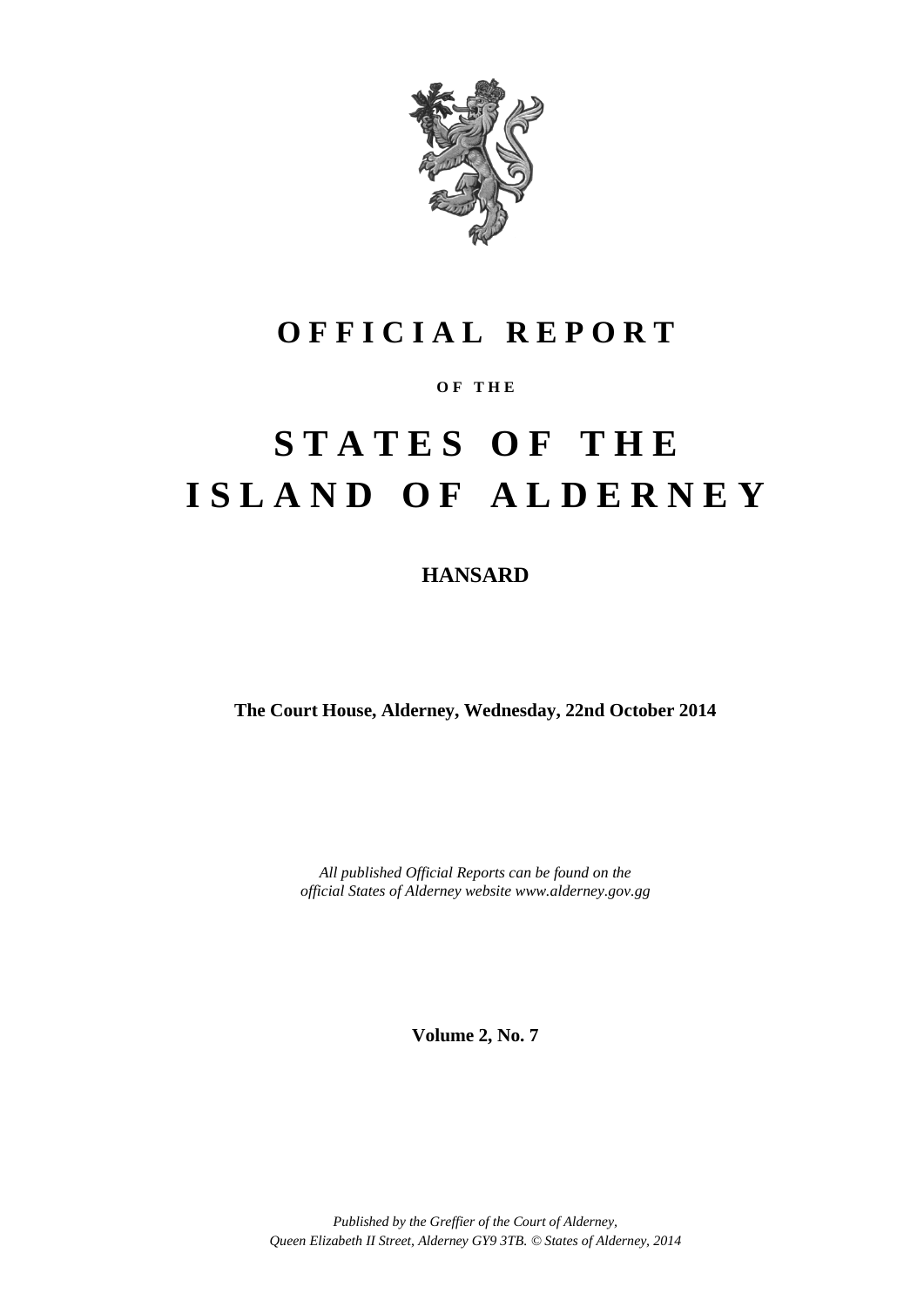#### **Present:**

#### **Mr Stuart Trought, President**

**Members** Mr Raymond Berry Mr Matthew Birmingham Mr Neil Harvey Mr Louis Jean Mr Robert McDowall Mrs Norma Paris Mr Steve Roberts Mr Chris Rowley Mr Francis Simonet Mr Ian Tugby

#### **Representative of the Lieutenant Governor:** Colonel Colin Mason

**The Greffier of the Court** Mrs Sarah Kelly

### **Business transacted**

| I. The Alderney eGambling (Commencement) Regulations, 2014 – Regulations not annulled111          |  |  |  |
|---------------------------------------------------------------------------------------------------|--|--|--|
|                                                                                                   |  |  |  |
| III. Occupier's Rate 2015 – The Occupier's Rate (Level for 2015) Ordinance, 2014 approved  122    |  |  |  |
| IV. Proposed increase in Water Rates – The States Water Supply (Rates of Charge) (Alderney)       |  |  |  |
| V. Elections 2014 – Setting dates for Ordinary and Plebiscite Elections – Proposition carried 127 |  |  |  |
| VI. Alderney Commission for Renewable Energy – Appointment of Commissioner – Captain Robert       |  |  |  |
|                                                                                                   |  |  |  |
|                                                                                                   |  |  |  |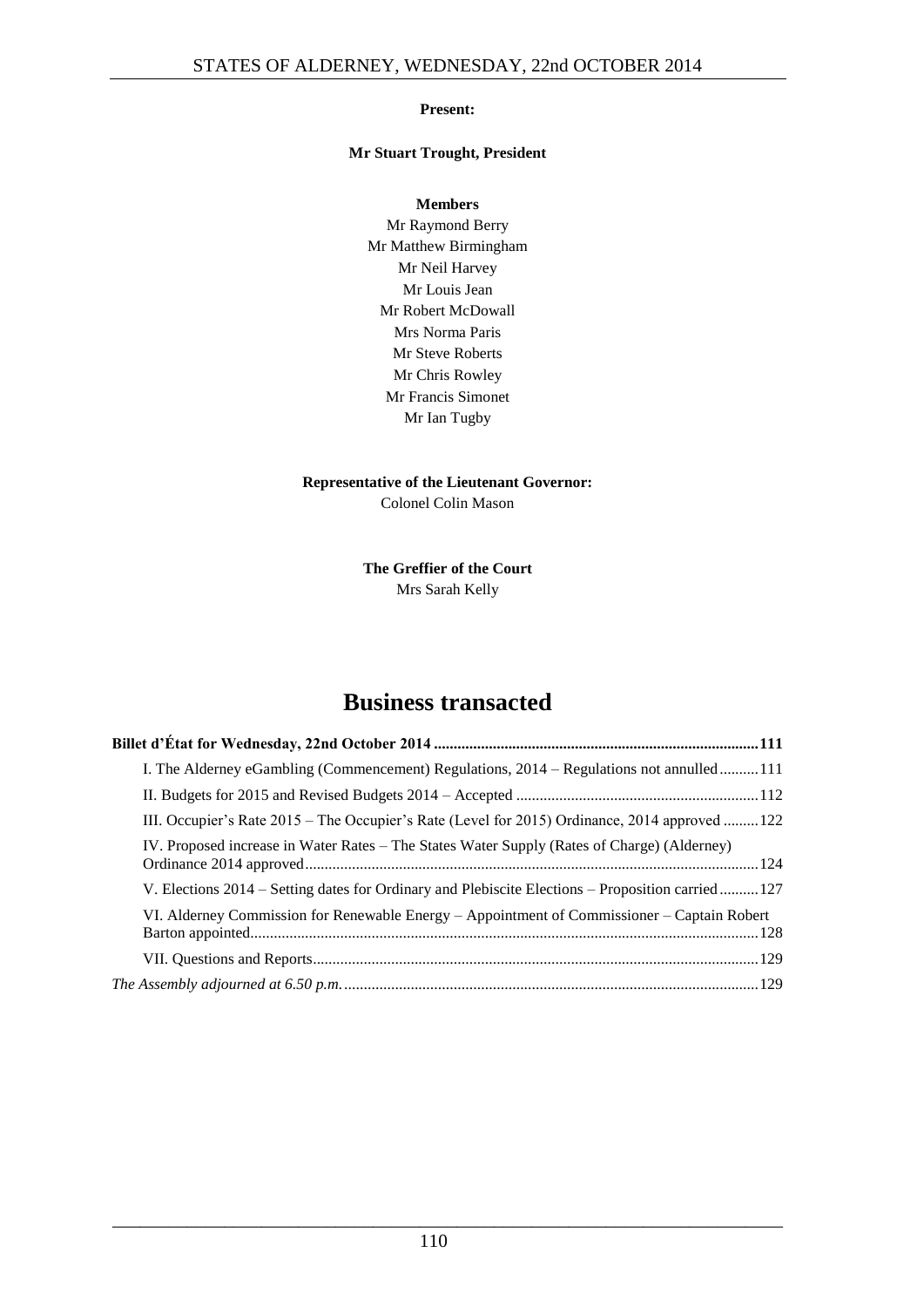### States of Alderney

*The States met at 5.30 p.m. in the presence of Colonel Colin Mason, a representative of His Excellency Air Marshal Peter Walker, C.B., C.B.E. Lieutenant-Governor and Commander-in-Chief of the Bailiwick of Guernsey*

[THE PRESIDENT *in the Chair*]

**PRAYERS** *The Greffier*

**ROLL CALL** *The Greffier*

## <span id="page-2-0"></span>Billet d'État for Wednesday, 22nd October 2014

#### **I. The Alderney eGambling (Commencement) Regulations, 2014 – Regulations not annulled**

<span id="page-2-1"></span>*Item I.*

*The States is asked: not to annul The Alderney eGambling (Commencement) Regulations 2014.*

**The President:** Greffier, if you could move to Item I, please.

**The Greffier:** Sir, Item I is the Alderney eGambling (Commencement) Regulations 2014. The States of Alderney is requested not to annul those Regulations.

5

**The President:** Thank you very much Madam Greffier. Mr McDowall, as Convener would you like to report on this Item please?

**Mr McDowall:** Yes Mr President, ladies and gentlemen.

10 I was the Convener. In attendance were the President, seven Members of the States excluding myself as Convener, the Minute Secretary, just over 30 members of the public and two members of the media.

Item I, the Convener advised that this is to bring some additional regulation to ensure we have appropriate regulation and anti-money laundering measures in place, as Alderney is subject to inspection from Moneyval – that is the Committee of Experts on the Evaluation of Anti-Money Laundering Measures 15 and the Financing of Terrorism – in Brussels.

A contributor queried the involvement from Brussels. The Convener advised that Alderney subscribes to the European financial regulations.

**The President:** Thank you very much, Mr McDowall. 20 Mr Simonet, I believe you wish to propose this Item.

**Mr Simonet:** Yes sir, I am pleased to propose this Item.

As the Convener has just given a full and adequate explanation of its content, I do not think there is any need for me to repeat that.

25

**The President:** Thank you, Mr Simonet.

Mr Birmingham, I believe you wish to second this.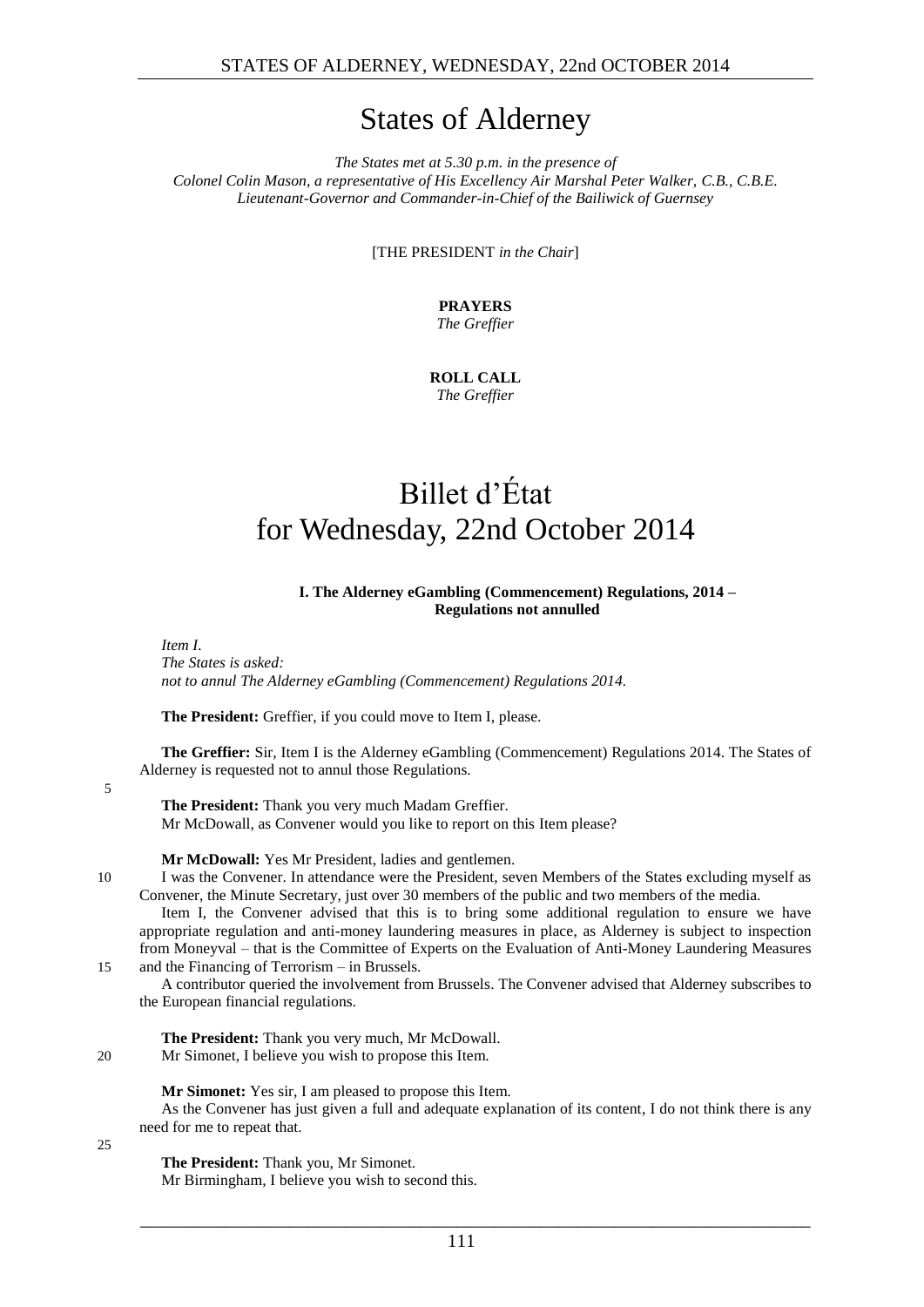#### **Mr Birmingham:** Yes, thank you, Mr President.

I am happy to second this Item and I have nothing further to add to it.

**The President:** Thank you, Mr Birmingham. Does any other Member wish to speak on this Item?

**Mr McDowall:** Yes –

**The President:** Mr McDowall.

**Mr McDowall:** Very briefly, Mr President.

When I first looked at the piece of legislation, it looked as if it was written by lawyers for lawyers and I 40 would strongly suggest that pieces of legislation like this have a preamble to state their objectives so that the States' Members do have an adequate view of what the intention of the legislation is.

#### **The President:** Thank you, Mr McDowall.

Does any other Member wish to speak on Item I? Mr McDowall, I take it you are not against the Item?

45

30

35

**Mr McDowall:** I am not against it, no.

**The President:** Thank you.

In that case, Madam Greffier, if you will take that as passed, please?'

50

**The Greffier:** Yes.

#### **II. Budgets for 2015 and Revised Budgets 2014 – Accepted**

<span id="page-3-0"></span>*Item II.*

*After consideration of the Budget Report, the States of Alderney is asked: to accept the States of Alderney Revenue, Capital and Economic Reserve Budgets for 2015, and to accept the States of Alderney Water Board Revenue and Capital Budgets for 2015.*

#### **The Greffier:** Sir, Item II is the Budgets for 2015 and the Revised Budgets for 2014.

After consideration of the Budget Report, the States of Alderney is asked to accept the States of Alderney Revenue, Capital and Economic Development Reserve Budgets for 2015 and to accept the States 55 of Alderney Water Board Revenue and Capital Budgets for 2015.

**The President:** Thank you, Madam Greffier. Mr McDowall, I believe you wish to propose this Item. Sorry, Mr McDowall as Convener.

#### 60 **Mr McDowall:** Thank you Mr President, ladies and gentlemen.

This may take one or two minutes as there were a number of questions and comments. First of all, written questions for Part 2 relating to Budget matters were addressed as part of the main meeting as follows:

- First of all, 'Why is the States spending £100,000 on "Be a Tiger" that forecast 100 more people coming 65 to the Island and there are only nine so far, is this to be expended again in 2015?' The question continues, 'We can see that Economic Development initiatives are listed as £270,000 for 2014, but £227,000 of that was spent on consultants, what are the States going to spend all that amount on next year apart from probably "Be a Tiger" again?'
- As Convener, I advised the figure of 100 more people is not one that was ever proposed by the States of 70 Alderney or 'Be a Tiger'. The Business Development Project Team at its initial meeting in May 2013 proposed a target of 10 new businesses which might employ up to 10 people each. It was rapidly recognised that this was wildly optimistic, as few businesses on Alderney currently employ those numbers. In subsequent discussions, 'Be a Tiger' proposed a comprehensive project to achieve a minimum of six new businesses coming to Alderney – the cost was to be just under £100,000, which was included in the Budget.
- 75 Apart from some very preliminary work on this project it has not really started, but it is hoped to do so towards the end of 2014. The Treasurer advised that of the £100,000 in the Budget, only £7,000 had been expended to date.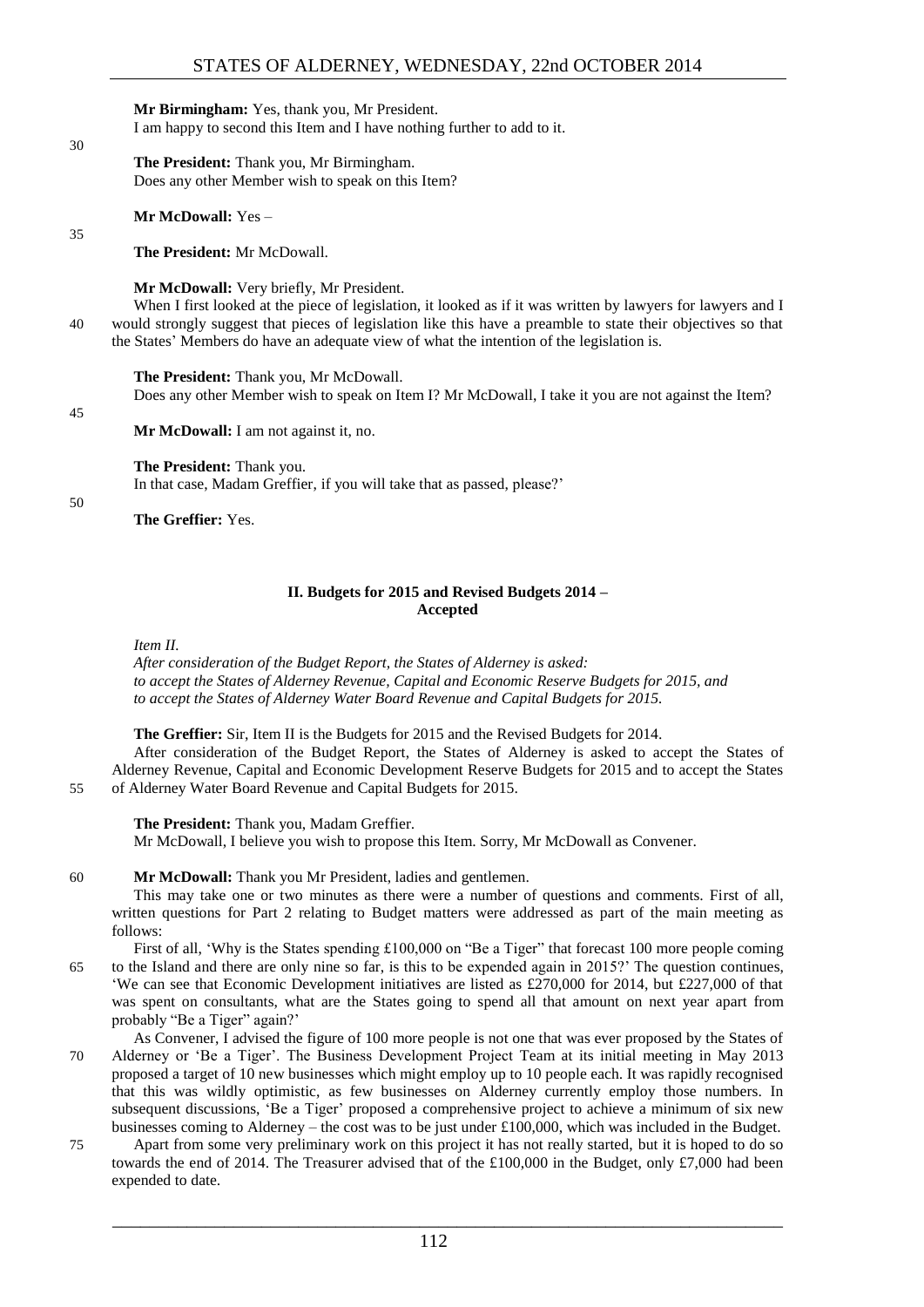For information and guidance purposes, the National Audit report into UK job creation estimated each new job cost £33,000 or more to establish.

80 The second point: 'Despite spending more than £200,000 on improvements at the Campsite, income this year is expected to be £2,500, not counting expenses of £10,000, which is a loss. £41,000 has been spent on laundry facilities this year and another £24,000 has been budgeted for next year. What will that be spent on?'

As Convener I advised that  $£2,500$  is revenue income – income, that is, from fees and rental. The capital 85 expenditure has been made to improve the facilities on offer to visitors and those locals who use the site. The income from fees, which is seasonal, was never expected to pay for the capital improvements. The £24,000 for next year has yet to be approved but relates to improvements to the café area and office building and warden restroom.

It was queried why the States should be paying for the rates and electricity for the building when it is 90 being run as a business. The Treasurer advised the States received 30% of the fees collected. It was further suggested that no wardens should be employed and the campsite should be offered free of charge to encourage more visitors.

The third point: 'Cost for Waste to Energy consultancies is shown as £50,000. However, wasn't there another consultant brought in to interpret the first consultant, which was a waste of public money as it is not 95 going ahead anyway?'

As Convener I advised that the States did appoint a consultant to review the Anaerobic Digester Feasibility Study and report on it to the Policy and Finance Committee. Some of the funding related to the Feasibility Study and there was also subsequent work done by consultants on the possibility of the creation of a new utility which would respectively include AEL, States Works Department Waste Department and 100 the Water Board.

And then the final point from that individual was: 'What does the £300,000 expenditure for States Property Refurbishment in 2015 relate to as it is assumed it is not on St Anne's Church, which is under a separate heading?'

- As Convener I advised that £300,000 is an amalgamation of a number of smaller projects including 105 refurbishment of three key worker housing properties, some refurbishment of windows and radiators in the Island Hall, refurbishment of the town toilet block, the old Gaol Works and the Jubilee Home and New Connaught Care Home survey and refurbishment. Each project will be prioritised, costed and approved through the committees accordingly.
- A subsequent query was raised as to why the New Connaught Care Home required refurbishment work 110 as it was a new building. Mr Simonet, as Chairman of P&F, and States' representative on the Connaught Working Party, advised that the new board had identified certain areas that required work and the Jubilee Home is no longer fit for purpose. Chartered surveyors have been commissioned to carry out inspections and surveys on the building.

Further verbal queries relating to the Budget included:

115 The allocation of funding for an Air Links Study was queried as it was understood that had been carried out. Mr Harvey, the BDTM Committee Chairman, advised the report of the initial study was not satisfactory and thus payment to them was in dispute.

A further question was, 'Does the £452,000 for sewerage work projects in the General Services Committee capital account relate to the Mouriaux to Platte Saline sewage scheme?' The Treasurer advised 120 that there are a few other minor projects included in the Budget. However, the majority relates to phase 1 of

the Mouriaux to Platte Saline sewage scheme.

It was further queried if phase 1 will include the sewage outfall, which the Convener confirmed.

A further question was, 'With the States being the largest employer on the Island, as well as the largest consumer on the Island, why is there a decrease in expenditure from £3.5 million in 2014 to £2.8 million in 125 2015? This is a substantial amount less going back into the Island's economy which could well lead to a recession and has the States considered this?'

The Convener advised that the States have to work with within the confines of allocations from the States of Guernsey and what the States raises locally. In the Budget report it is stated that the States must look closer and harder at opportunities to create direct home grown revenue streams.

130 The Treasurer also added that this year's expenditure had been distorted by the Voluntary Severance Scheme which equates to  $\frac{f}{2}$  million and it has been a transitional year for the States. I will speak a little bit about that when I talk about the Budget.

'Can the increase in the marketing support 2014 budget from £80,000 to £140,000 be explained?'

The Treasurer advised that the main increase on the budget is due to the marketing strategy produced by 135 'Be a Tiger'. However some savings were made in salaries as there was a vacancy. Mr Harvey advised that although 'Be at Tiger' has been good value for money, the intention is to bring the marketing back to the Island in the coming year. The structure of the Tourism and Marketing Department is also being revised, with discussions ongoing with the new Chief Executive.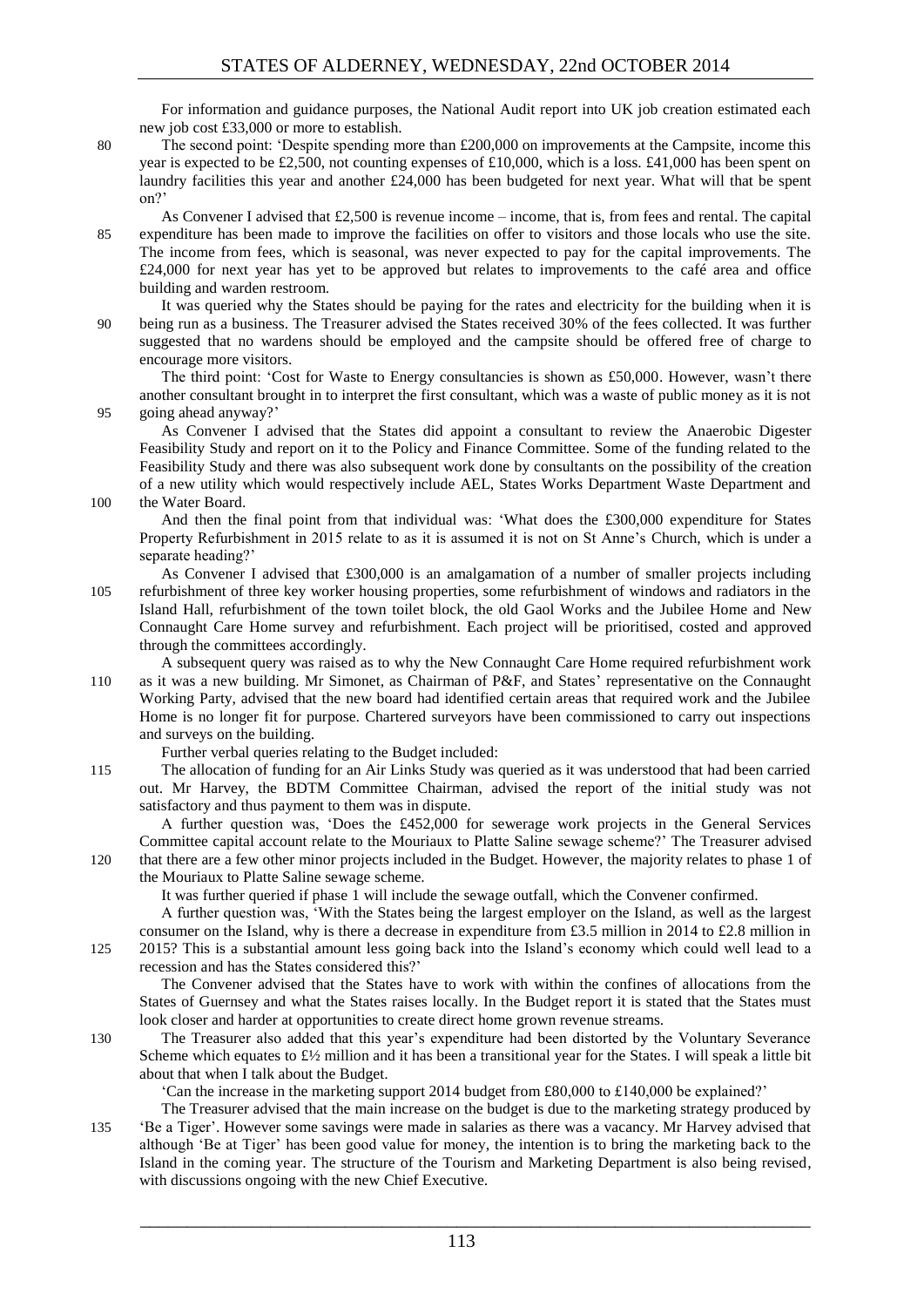Further question: 'What does the £17,500 budget for staff costs under Fisheries relate to, as local 140 fishermen have not been approached regarding this?'

I stated that the information would be obtained and reported back. In fact, it has been confirmed since that the staff costs expenditure relates to portions of the Harbour salaries charged to Fisheries elements of their duties. No additional staff were employed and it is not a new heading in the Budget. The supplies and services expenses relate to costs of attending off-Island meetings and the cost of sending marine samples 145 and analysis, etc for testing.

#### 'Staff costs under BDCC have been substantially increased for 2015, does that indicate that the recommendations from ARUP report have been adopted?'

As Convener I advised that the recommendations from the ARUP report have yet to be agreed by the States. Mr Birmingham, Chairman of BDCC, advised that the increase is a best guess estimate of what the 150 costs will be, should the recommendations of the ARUP report for the structure of planning office functions be adopted and agreed by the States.

A further question, 'Why is there a distinction between rental income from properties between GCS and P&F?' The Treasurer explained this was a historic separation in the Budget and is due to certain properties/buildings/forts appearing under the different committee mandates.

155 We are near the end. 'Why is income from Congé being increased for 2015 when the housing market is falling?'

The Treasurer advised that the advice was sought from the Court office and it is merely an estimated figure. It was further queried whether the States have ever considered a holiday or temporary break of Congé being charged. That comment was noted.

160 'The £20,000 under Economic Development Initiatives – Administration/Consultancy, what does it relate to?'

The Treasurer advised that this was initial consultancy costs with a recruitment agency for an economic development officer post which are being proposed. The cost will be covered from the ACRE reserves.

'Bearing in mind the recent Housing Strategy produced by Cambridge University suggesting further 165 housing is not required, what is the £47,500 in the Budget under Social Housing projects?' It was suggested it might be Sable D'Or.

The Treasurer advised that £238,000 agreed by the States had been split over the financial years 2014, which was just over £190,000, and 2015, which was just over £47,500. No additional grant expenditure is proposed for 2015, it reflects the balance of the amounts as previously voted.

170 And finally, 'Further to the comments from the Convener regarding locally raised revenue, what ideas are the States considering?' The Convener advised that one or two ideas will be revealed in the next few months.

And those were the comments, Mr President.

175 **The President:** Mr McDowall, thank you very much for your full and extensive report as Convener. It is just worthy of note that it was pleasing to see the amount of interest being shown by the general public in the Budget when they have the chance to examine it.

If you are ready to go again, Mr McDowall, I believe you wish to propose this.

180 **Mr McDowall:** Let me just get some water, excuse me. I am going to focus on two or three issues in the Budget.

I think the first thing is there will be a maximum Budget deficit this year of £70,000. We do not actually expect it to be that much. Some timing issues and how soon certain efficiencies arising from the redundancies coming through will probably lower that, but we would take that from the reserve fund. In 185 2015 we're forecasting a modest surplus of about £20,000 on the revenue budget.

I would like to talk a little bit about the £70,000 – that was quite a lot of money. We voted in favour of it, but a number of us did so with reluctance. I am afraid these things happen when there has not been the political will historically to do a proper analysis and audit of the States Works Department other things, so if these things are not done, it builds up and it is a lot of money. It has obviously made a dent in the Budget. 190 Efficiencies will occur – I know our new Chief Executive has some other ideas around that, so we shall

look forward to those.

I think the second thing I would like to talk about is the locally generated revenues. It is great to have more people here, more employment, more payment of taxes, social security – that goes to Guernsey. We need to focus a lot more on locally generated tax revenues and other revenues which we can keep and

195 maintain here because we do know that Guernsey has its own financial challenges at the moment. They have cut the Budget this year – I think the big thing we are all looking at there next year is their long-term strategy on pensions, and on income and other personal taxes. So it is only halfway through but we certainly will not be getting more money from Guernsey; in fact, I would bet the house on it that we would be getting less and we need to be much more creative in generating our own local tax revenues.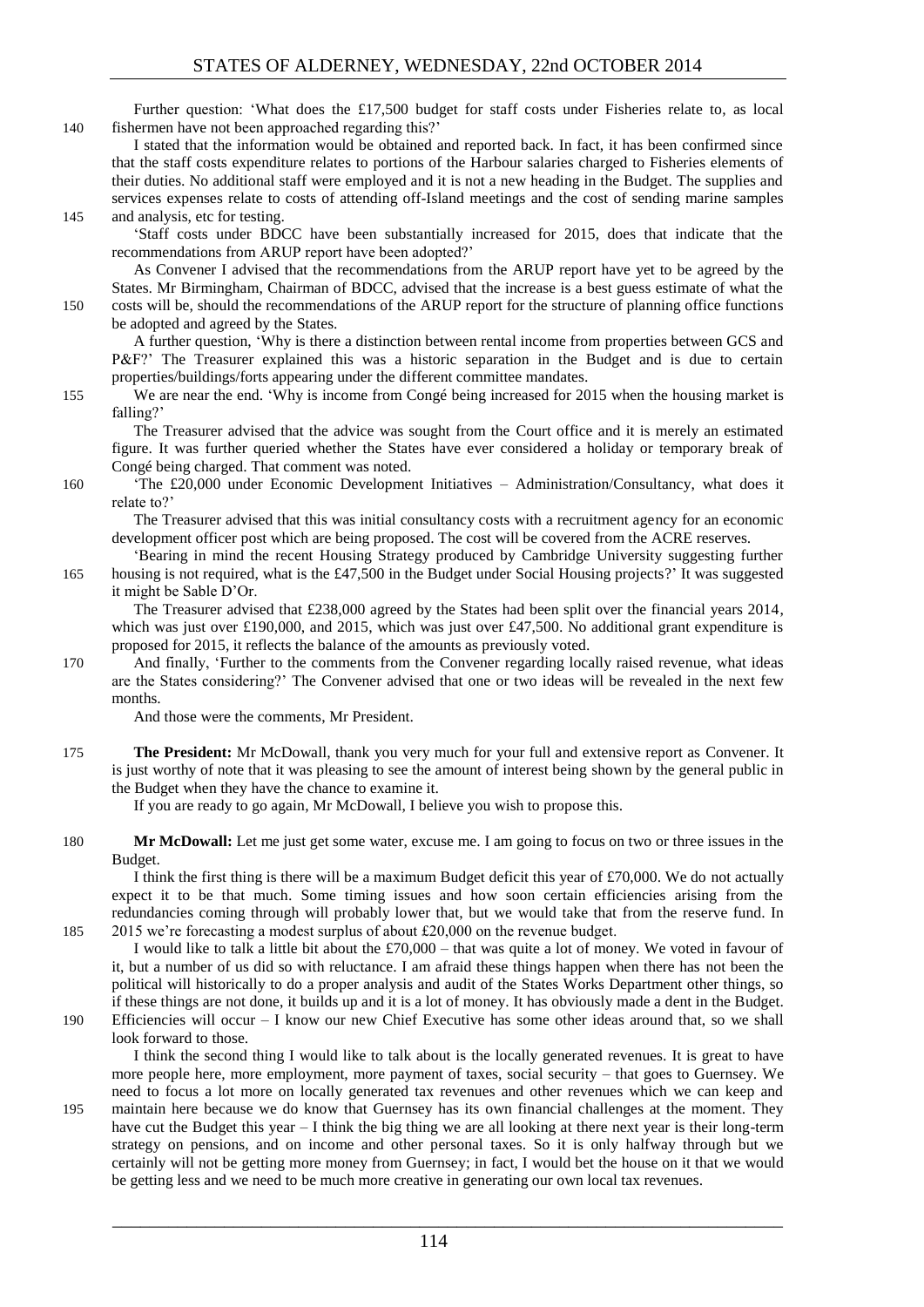- 200 The third point I want to talk about is the boring subject of accounting. I am not going to spend too long on this, but currently we produce the revenue and capital accounts on the sort of income and expenditure basis. They show what cash comes in, they show what cash goes out. They do not reflect the assets or liabilities and they do not give a proper profit and loss – that is no reflection on the Treasurer and staff, but this Island and Guernsey are going to have to move – in fact, international financial reporting terms will
- 205 compel them to move to a more sophisticated financial accounting reporting system over the next two to three years, and by that time we will probably have a very differently shaped Budget in terms of presentation, and accounts in terms of presentation. We should be mindful of that. I think that finally, it has been a tough year for the Treasurer and her staff – a lot of transitions, a lot of
- pressure on the Budget, and I think they have done a very good job to bring the Budget to the stage it is and 210 I would like to thank them for it.

Mr Harvey is going to second this and I am leaving him… he wanted to talk about some elements of economic development.

Thank you very much.

220

225

215 **The President:** Thank you, Mr McDowall. Mr Harvey, I believe you do wish to second this.

**Mr Harvey:** Thank you, Mr President.

Yes, I would like to second this proposal, but I would like to reserve the right to speak again.

**The President:** Does any other Member wish to speak on this Item II? Mr Harvey, do you wish to exercise…?

**Mr Harvey:** I do, thank you, sir.

**Mr Birmingham:** Mr President.

**The President:** Sorry, apologies, we have somebody who wishes to speak. Mr Birmingham

#### 230 **Mr Birmingham:** Thank you, Mr President, ladies and gentlemen.

Firstly, I would like to include my thanks to the States' Treasurer and her staff for their hard work over the last year and to the Finance Committee, and particularly the Chairman for his expertise in assisting the States with what sometimes can be a very complex and taxing discipline. I myself have not yet subscribed to the 'I love Accounting Society', *(Laughter)* but certainly the Deputy Chairman of the Finance 235 Committee's enthusiasm for the subject has allayed some of my abject terror when being presented with a

set of accounts and a balance sheet.

Sometimes I feel that there is not an adequate understanding of the States of Alderney financial situation from the public. I often hear in People's Meetings comments relating to all these dire financial situations and I believe this sometimes comes from a confusion of the Island's economic position which is dire, 240 especially in the private sector.

Finances of the States of Alderney, however, are not all doom and gloom. Capital account income remains strong, with continued buoyant receipts from the AGCC. This means the States does have the ability to fund significant capital infrastructure projects. In fact, we have more problems with the capacity of the States to deliver those projects, rather than in fact the ability to fund them.

245 However, in my opinion, it is essential that the States continue to implement as many capital infrastructure projects as possible, as they currently are performing a vital role in propping up the Island's ailing economy. That was a point made by a contributor at the People's Meeting. The real difficulties that the States of Alderney face are around the revenue budget and the stress is

- placed on that by trying to maintain good quality service delivery with a shrinking financial pot. This is 250 shown by the projected deficit for 2014 on the Revised Budget. However, it must be remembered that, taking a longer view over the last four years, the revenue budget would, in fact, be very close to balance, if not showing a slight underspend. This shows the generally tight control of spending undertaken by the States of Alderney.
- The reality, echoing the views of Mr McDowall, is that the States needs to find ways of generating more 255 revenue. It is important, however, to note one item from the 2015 Budget and that is the 4% reduction in the revenue allocation from the States of Guernsey. A reduction at a time when it was widely recognised by all the dire situation that the Alderney economy faces.

The recent Guernsey budget report trumpeted that the States of Guernsey were allocating a significant sum to Alderney economic development in 2015. What it fails to mention is that, in fact, that money has not 260 come from the States of Guernsey, but it has come from Alderney's AGCC licence receipts after an 18-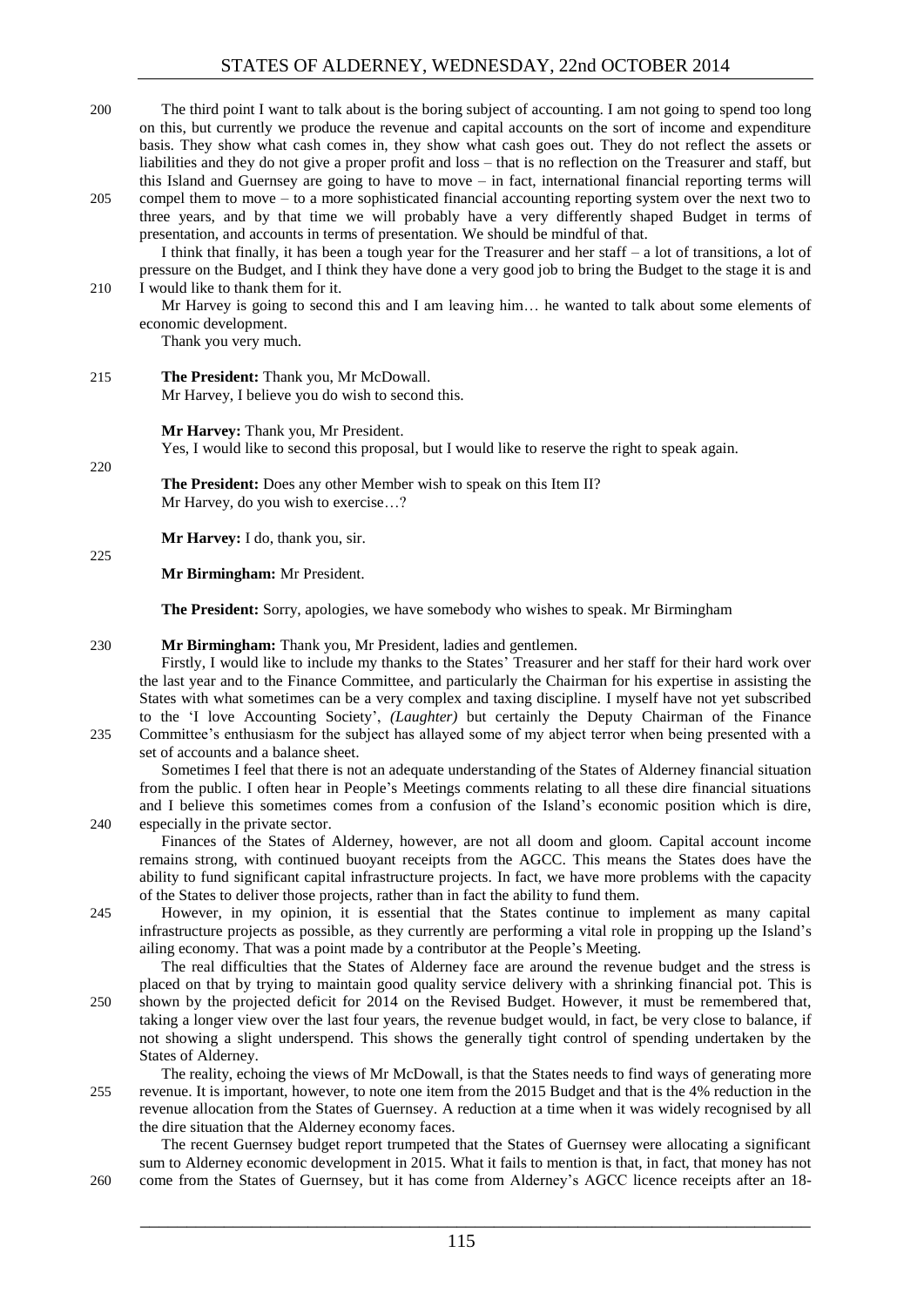month battle by the Alderney Liaison Group to get Treasury and Resources to allow us to spend our own money, at a time of desperate need for the local economy.

In reality, the actual situation has seen reductions in services in Alderney, in policing and education, inadequate investment in areas such the Airport, leading to its operational closure due to waterlogging back 265 in February, and proposed increases in taxation through TRP, duties and the freezing of Income Tax

thresholds – less money, reduced service and increased taxes. I fail to see how this adds up to a credible plan from the States of Guernsey for the economic revival of Alderney.

These actions have taken place while our own States soldier on trying its best to control tax rises. In the last four years, there has been only one increase in Occupiers' Rates of 2.1%, with zero increases for the 270 remaining three years, along with cuts to business and charitable bodies – efforts that have gone to waste, swallowed up by States of Guernsey tax increases.

What Alderney now needs is *action* by the States of Guernsey and not words, before we die a death of a thousand cutbacks and before the economic situation of Alderney becomes unrecoverable.

#### 275 **The President:** Thank you, Mr Birmingham.

Does any other Member wish to speak on the Budget? Mr Jean?

**Mr Jean:** I begin my remarks, sir, ladies and gentlemen, Members of the States, I congratulate Kerry and her staff for the excellent work they have done. In no way do the remarks that I am about to make 280 reflect in *any* way a criticism of them or their Department and the work that they have done for the very difficult task of trying to balance such a difficult Budget for 2015 and 2014.

The first page talks about the VES Redundancy Scheme. Yes, I could agree to this. I was told in the Report containing the recommendation that this package of measures would be implemented over a threeyear period. This is what I agreed to – not what happened. It is what I regard as an outgoing CEO 285 implementing all the phases in one go – unbelievable!

You can see where the Budget is looking for the additional flexibility to cover the full £500,000-odd, with views clearly expressed by the satisfied public that many of these redundancy payments need not have been paid out, had the agreed phasing been followed – deed of gift from our outgoing CEO.

Guernsey meeting the payments and money paid back from our own gambling reserve.

290 New for the 2014 Budget: EDR – Economic Development Reserve – funding rejected by Guernsey in 2013. I have never agreed with EDR and I am sorry to see that £900,000 of our gambling money may be allocated to this.

I say 'maybe' because I sincerely hope that this will change after the election and the additional flexibility referred to in the Budget by separating the reserve and allowing again additional flexibility 295 because of the pressure on the revenue account – the Alderney Government is well aware of my views on EDR.

- So much money spent already and I am afraid little or no results so far. I want the States to address the domestic situation here in Alderney first. This Government has failed to do this.
- Page 2 refers to depopulation, an extreme economic problem. They are supposedly well understood or 300 so the Budget says. Understood, I do not agree. Little or no work has been done to put some of this right.
	- Let me see if I can explain where I am coming from. High oil, fuel, electricity costs have not been addressed. In May 2014 the board of AEL – Alderney Electricity – collapsed. I tried to get the States to bring AEL in so that we could remodel it – a golden opportunity missed in my opinion, which will not come again.
- 305 Nothing done about the £15-per-ton oil tax. There is the Harbour Report. A Harbour audit finally does point out that we are charging too much for landing oil in tax. I have been telling you this for nearly two years.

Meanwhile, addressing depopulation, through all of these issues is, I am afraid, much lower down on the pecking order. While money – thousands and thousands of pounds – is being spent on 'Be a Tiger', 'Living 310 Islands', the anaerobic digester. Dare I mention the IPA report?

Then Living Islands: two years ago we spoke about Living Islands – promoting history, wildlife, Victorian Forts, German Occupation, Fishing Festival, niche marketing – 'get away from the bucket and spade holiday'. I have seen the website video advertising Alderney. Look at it. I am not happy about that website clip. It has gone back to the old format.

315 I am waiting to see if it is worth continuing with Living Islands. I understand that we are due to have a presentation soon.

I do not pretend to know the answer yet, although the ARUP report mentioned on page 2 is interesting and I am still in time to give my view. What is of concern to me is that they never attended a meeting of Building and Development Control. They only received the Cambridge report commissioned for the 320 Housing Association after their work was complete and I do not know if they took into account the *Gazette*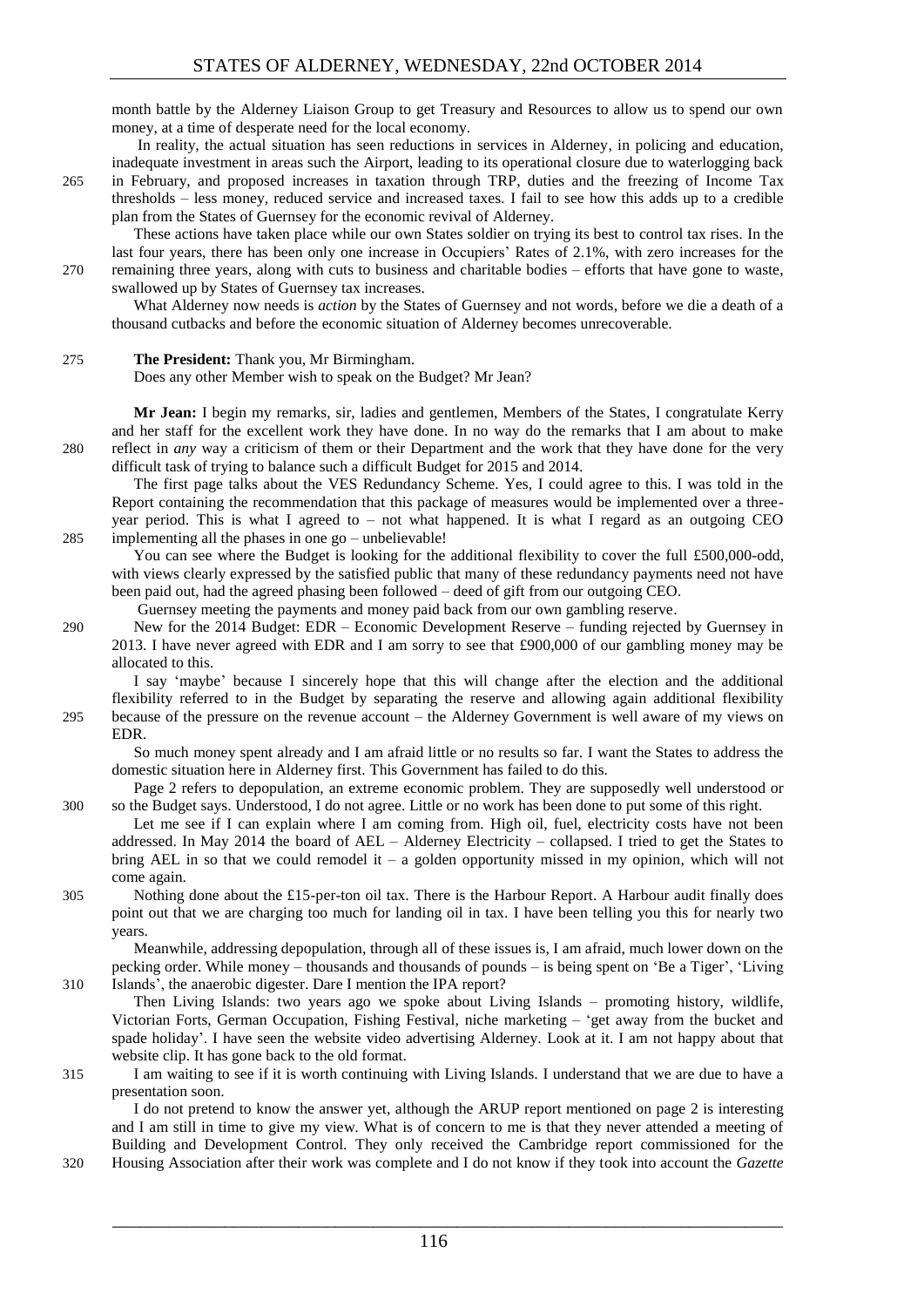*Officielle* containing the building development list of applications for each month or even the period of one year.

Why does this interest me? Because I followed *La Gazette Officielle* for months and months. I look at it every month and it seems that most months *La Gazette Officielle* consists of a sycamore tree, to fell a 325 conifer tree, to put up a small garden shed, erect a satellite dish – five applications of nothing.

So therefore, each month, if the ARUP Report were to be listened to, the requirement for the Building and Development Control Committee would be nil for each of its monthly meetings, as those small applications should, under the recommendations of the report, be dealt with by the staff.

This report is of concern because much of the information may not be… by being unavailable, have 330 produced a much different outcome, if more information *had* been available.

The avionics report – questionable.

Dispute with the contractor – who briefed them?

Page 3 – the deficit taken from the coin reserve. We are expected to accept this again in 2015 – no figure mentioned of what that actual pull from the coin reserve will be. This Budget pulls money here, there 335 and everywhere to cover these holes.

The ARUP also recommends increasing staffing. No, not required, if I am right in my previous observations, nor does the historic register require extra resource, nor should sea permits be done away with. And what have people got to hide when submitting an application, by submitting a number only?

The Harbour audit, page 4: this is good, let us get these reductions, more in 2015. But when are we 340 going to give something back, tangible, to our hard-pressed public – to begin to stop them leaving our shores?

Marketing support: £50,000 which did not materialise – again. Again you have spent, but in all the spending, very little for the public.

£1.8 million for Gambling Control – a vital contributed to our financial resources, and something I am 345 extremely proud of the work that they do each year; adding to our wellbeing over many years. Will we have this money for ever? I do not know.

Now, more than ever, this is a very precious reserve to us and needs to be used wisely for capital projects – not EDR. On page 5, there is talk of raising more money here in Alderney, by thinking imaginatively I would imagine, from what I have picked up today, to raise more money from the public. I 350 cannot be happy about that; I am very concerned about that. This Island is under great strain. We cannot do

this without regaining our population levels.

The Airfield Requête remains of the upmost priority. Travel to and from Alderney are two of the key issues, and the right costs.

Our gambling reserves/capital projects: we should partner, in my opinion, with Guernsey to make these 355 things happen, they are so vital. I believe, that in the statement from the previous speaker, that what Guernsey said about the gambling money – and they were indeed giving us our own money, it is quite correct – but they have the decision to make and they have given us back our own money. Whose fault is that?

You should commit to one project at a time: an important one, a solid one, one that is going to give a 360 benefit for many years to come. I cannot help feel that a lot of this money has been wasted and I am concerned to get ourselves out of the trap that we are in.

Thank you, sir.

**The President:** Thank you, Mr Jean.

365 Does any other Member wish to speak on this?

**Mr Tugby:** Sir, I would like to just thank Kerry Gaudion for the Budget, who has done the job in difficult circumstances but I am afraid I am not going to vote for this project because, after studying it carefully, there are so many things in there that I do not agree with. We seem to be putting the cart again 370 before the horse.

Every year I seem to say the same thing in the Budget meeting. We are spending money trying to get people here, when we have not addressed the main problem in the first place. Transport and getting here, that is really where the problem is. We say we have encouraged nine people to come to the Island. How many have left in the last year? I believe there will be a darned sight more going, before much longer.

- 375 What we should have been doing over the years and I am fed up of banging on about it, but I will keep on about it until I finally finish – what we should have been doing if we had not had a golden egg being laid regularly from the Gambling Commission, and what have we done? Alright, we have wasted money on a number of things; we have allowed the Commercial Quay to overspend by millions; different items we have allowed to go way over the top.
- 380 What is really annoying is the half a million redundancy pay, because I have never agreed to actually pay out all those men in a short space of time. It is very annoying, because the previous Chief Executive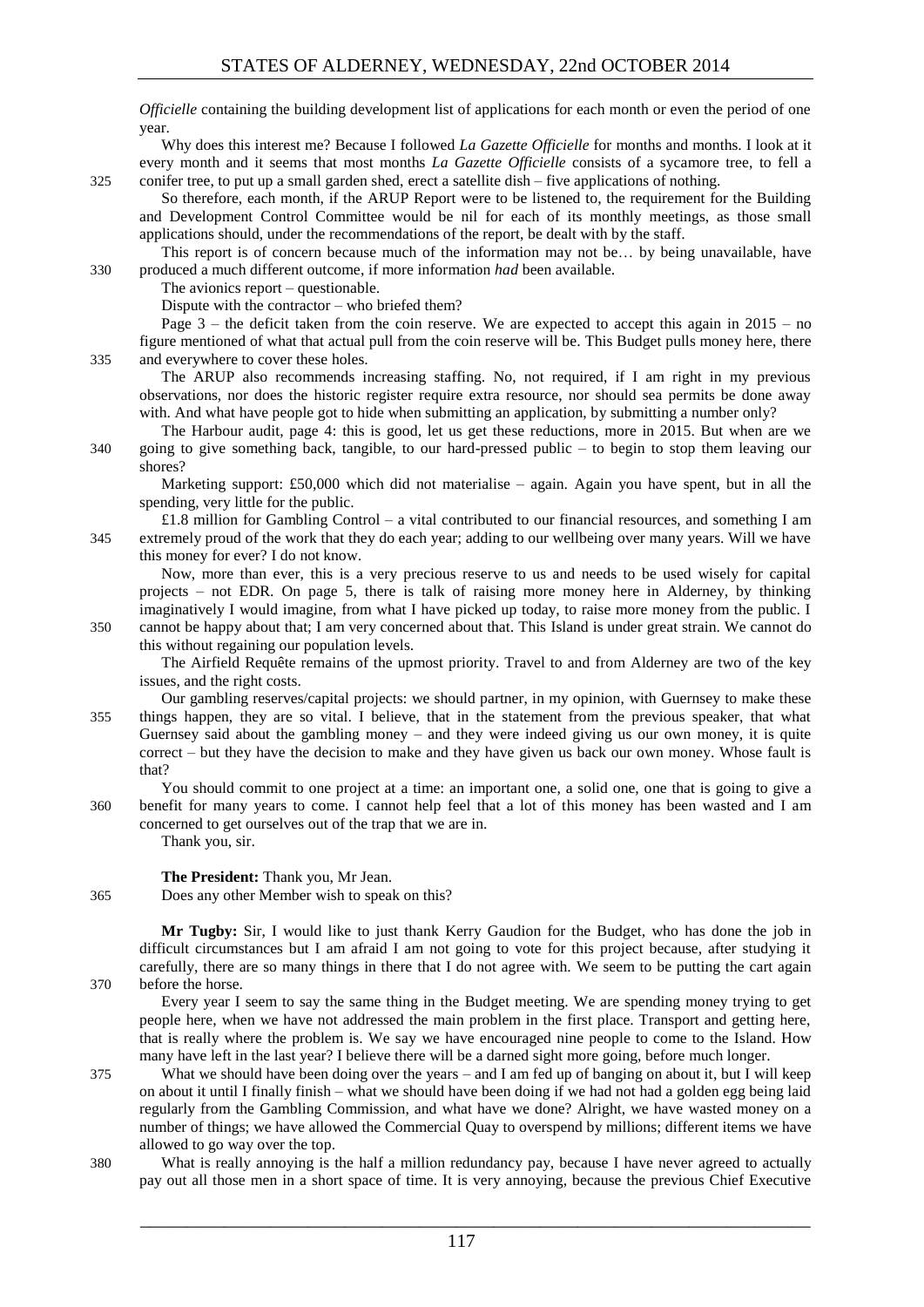called me into his office one day and asked for my views on what to do with the Works Department, and then I said all you need is a manager, or a clerk of works or something, and a secretary. They – the manager or whatever fancy name you want to call them – should be able to say to the secretary what paperwork he 385 wants doing, and then go out and make sure all the work is being done, which has been the problem from day one. You cannot blame the men, because it has been allowed to develop over a number of years.

So what do we do? We spend half a million getting rid of the men. Now we are having to pay people on a labour bank and private companies to come and do the work. At the end of the day, we have got 14 workers and five bosses, minimum, up there. Alright, three of the bosses do work. But the ratio of two and 390 half or three to one is absolutely ridiculous.

We are paying extra wages for these project leaders or team leaders and foremen. We have got a foreman who I have understood was being employed to run the whole show. Now we have a secretary, an office manager, a foreman, a team leader for the Agricultural Department, that has only got three men, another team leader for the dustcarts. It is the repetition of the same job that has got to be done day in and 395 day out. They do not *need* team leaders, for goodness' sake!

When I had 28 men working for me, I had myself, my daughter used to do the books part-time in the evening and everything, and I had a foreman. That was all. We worked on the Sea View, the hospital and all the major contracts going ahead, and there was no way I needed all of those men when, if you had just had one manager at the Butes, when they take their holiday, the assistant engineer could step in, because he 400 does step in now, occasionally. We have got to look at saving money and what we should do in doing this, instead of spending some of this money, investing something into either a ferry… It really upset me the

other night when the States' Member at the People's Meeting said, 'We don't want to go into shipping.' When your back is at the wall, you have got to investigate everything. It might not be possible, but at

least investigate it. Go to Scotland and see how they run it, on the ferries up there. They have got small 405 islands like we are and just have a look. It might not be possible, but a passenger ferry on its own will never pay. I totally agree with that. But a monopoly on the freight and passengers, it is worth looking at and you go and look and look at all the options and see if you can come up with a business plan for it and if it is… and if need be you have to borrow some money to do it. Guernsey is going to go and borrow... what, £200 million for the improvements at their harbour and infrastructure?

- 410 The marina: that was closer six years ago than what it is today. We have got another one in the wings waiting to come in, but wait until the public see how much land they want to go with the marina. That is when the fun will start, *(Laughter)* because, well, we should invest in one asset. I have asked and I am fed up of asking, for the States – because they think I probably do not know anything, this that and the other – well, I have put forward figures of what it could be done for. I have asked and *asked* for an engineer to go
- 415 through them with me, to prove me wrong. I have gone through them with the top man in England and he said, 'I see how you are doing it,' and he said 'Yes, it is different but it is possible.' When I was called into an office the other day, from one of the marina developers, they said the States

seemed to think that the marina cannot stand on its own two feet. But it can and he showed me all the figures of how it could stand on its own. But he said, 'Of course, what we are after is a development, that's 420 what we want.'

So we have got to think outside the box. I said this last year and the year before. We have got to look at creating things. If your business is going downhill, you do not just sit back and just plod along. Alright, we are going to be told in a minute that we are doing all these things, trying to attract business. We have spent thousands already and what have we achieved? Nothing! Maybe, also, we need to create manual jobs, not

- 425 just office jobs, because you have got the Grand Hotel site, which will be coming to an end in March. There are a number of other jobs which will be coming to conclusion and where will they go to work? The young ones will be looking to leave the Island if there is no work. Some of them are not capable of working in an office, or do not want to work in an office.
- So we have got to create something else and if the States have to borrow the money or something to 430 build a marina or look at the possibilities of a ferry, so be it. Because that is what business does. If they have got to go forward and they have not got the money, they go to the bank. It might not be possible, but at least look at these options and, hopefully, the Island might go forward instead of just burying our head in the sand and just plodding along and hoping everything is going to be alright.
- If we do not fight our corner strongly enough with Guernsey, when you think with the airline, in July 435 they were supposed to come flying the new Dorniers, and we are told at the finance meeting that 'Oh, the contract is on his desk.' At the September meeting, which was towards the end of September, we were told, 'The cheque is on the desk.' Then we were told that the planes were coming in the middle of October. Perhaps they are lost, because they seem to be taking a long time to get here!
- Sir, I have had my moans, but I hope people will take note of what I have been pressing for and maybe 440 we have got a temporary new engineer. Perhaps he would like to go through my figures for the marina with me and see how I had planned on doing it. And one thing – people say, 'Oh, Tugby – vested interest'. At the end of the day, I was not going to do any of the work. I wanted the States to –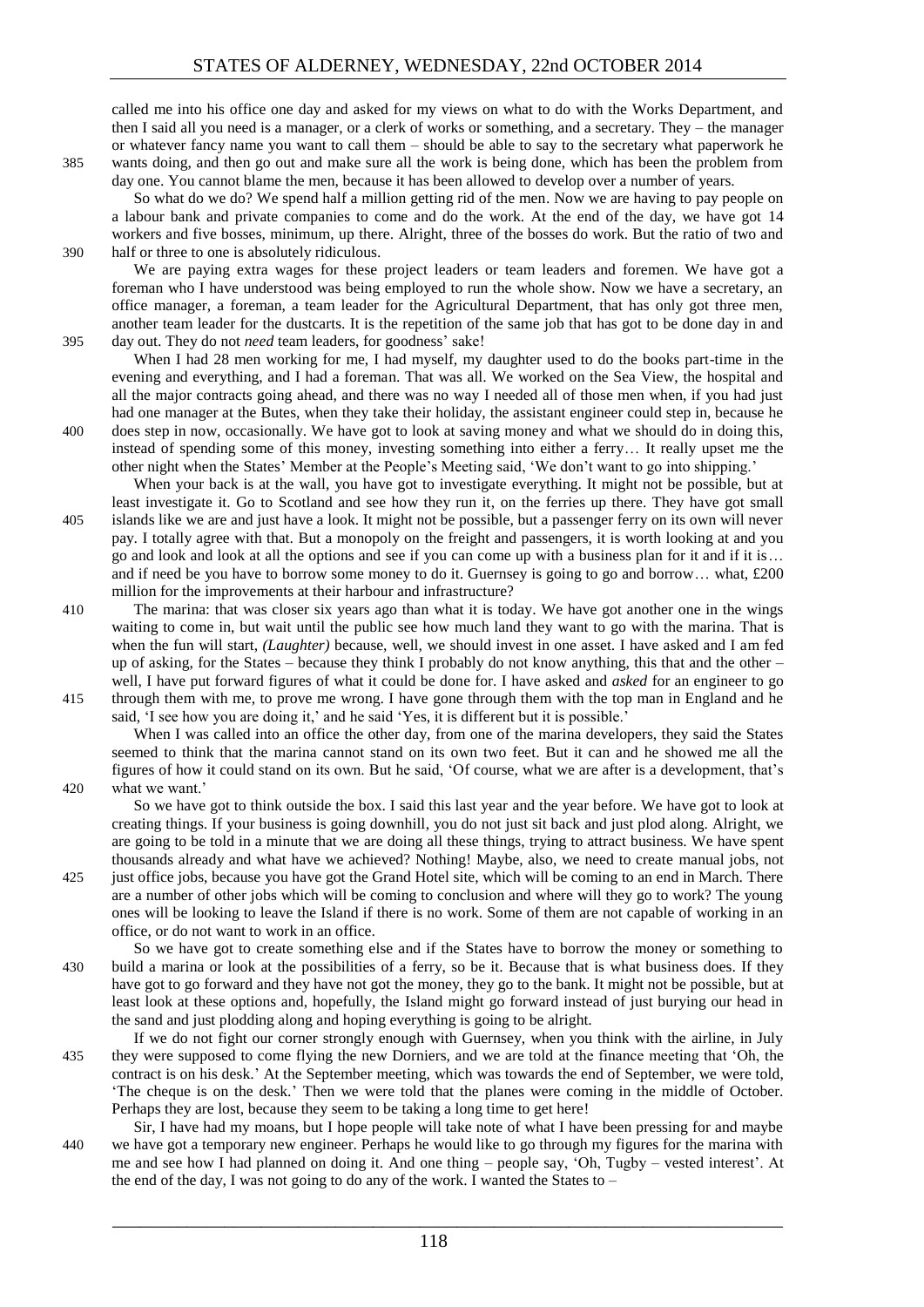**The President:** Mr Tugby, can you confine your comments to the Budget, please.

445 **Mr Tugby:** Sir, it is mixed with the Budget because it is all deep down as finance, and that is why I have carried on a bit, sir. But it is all to do with the finance of Alderney and the Budget and the way we are spending our money and that is what we have to look at – ways of going forward.

#### **The President:** Thank you, Mr Tugby.

450 Does any other Member wish to speak on…? Mr Berry.

**Mr Berry:** Just to say one thing, sir. I have been four years on the States of Alderney. I have stood or sat in the Island Hall with Malcolm Hart of Aurigny Air Services and I asked them this one question: 'do we run our economy to the limits of your capacity or do we have to wait until such other times as you plan 455 some other source of concluding our needs?'

My concern, sir, is that we have got a discussion coming forward and that we may end up with the same limited amount of capacity. We cannot run the economy to the limit of capacity; the capacity has to meet our needs and I hope, sir, that our fellow Members will discuss this in a full and proper way, when the time comes, at the beginning of next month.

460 I am seriously concerned, sir, that we will end up in a situation where we will not have the means to revive our economy because we will not have the means to bring people in and out of the Island to the capacity that the economy requires. We are not here to subsidise Aurigny Air Services by filling their aeroplanes to the limit of their capacity. We need to fill our Island to the maximum of our needs to upgrade our economy. And I hope, sir, that our Members and our public will realise that, and the States of Guernsey 465 when we discuss it with them, will realise that. If we sink, Guernsey sinks with us.

**The President:** Thank you very much, Mr Berry. Mr Roberts.

470 **Mr Roberts:** The reason that £300,000 has been spent on the campsite is a big part of me not accepting this Budget over the years. I think that the money has not been actually looked at and we have not tendered, sensibly enough, we could have saved a lot more, so for that reason I will be voting against the budget tonight.

On the Aurigny thing, which is also part of the economic development I harped on and harped on to 475 everybody here and I get the same old record that I have been telling people that three aircraft to service Alderney is not enough.

This is part of the budgeting, Mr President. Three aircraft: you get one aircraft that is going to be on check. You get two aircraft then only to serve Alderney. So you have got one aircraft which 'goes tech'. You have got one aircraft to cover everything else. The weather goes technical; you are never ever, ever 480 going to catch up. There will be days and days.

We have already had the threat of a major company maybe pulling out of us, because of this reason. I have been here for 20 years: three aircraft never ever, ever serviced Alderney. I do not care if they are Dorniers, you can tell me, whatever. Something major needs to be done at that airport. Thank you.

485

**The President:** Thank you, Mr Roberts.

Does anybody else wish to comment on this Item, the Budget? If you would like to exercise your right to respond?

#### 490 **Mr Harvey:** Thank you, Mr President.

I feel rather like the man following the Lord Mayor's Show at the moment, with the amount of shovelling in here!

But as the Economic Development Fund is something that I, together with my colleague Mr McDowall dreamed up and thought was worthwhile for this Island. I feel it is only proper that I defend it. I feel sorry 495 for those of my fellow Members who, having spent 22 months in the States, feel that they, and we, collectively have achieved so little. I disagree vehemently with that.

Mr Jean is obviously like a man who wants to build a house, but is not prepared to pay for the foundation because he would rather spend the money on reducing his taxes. There is an old saying. We are not exactly third world.

500

**Mr Jean:** Sir.

**The President:** Is this a point of order?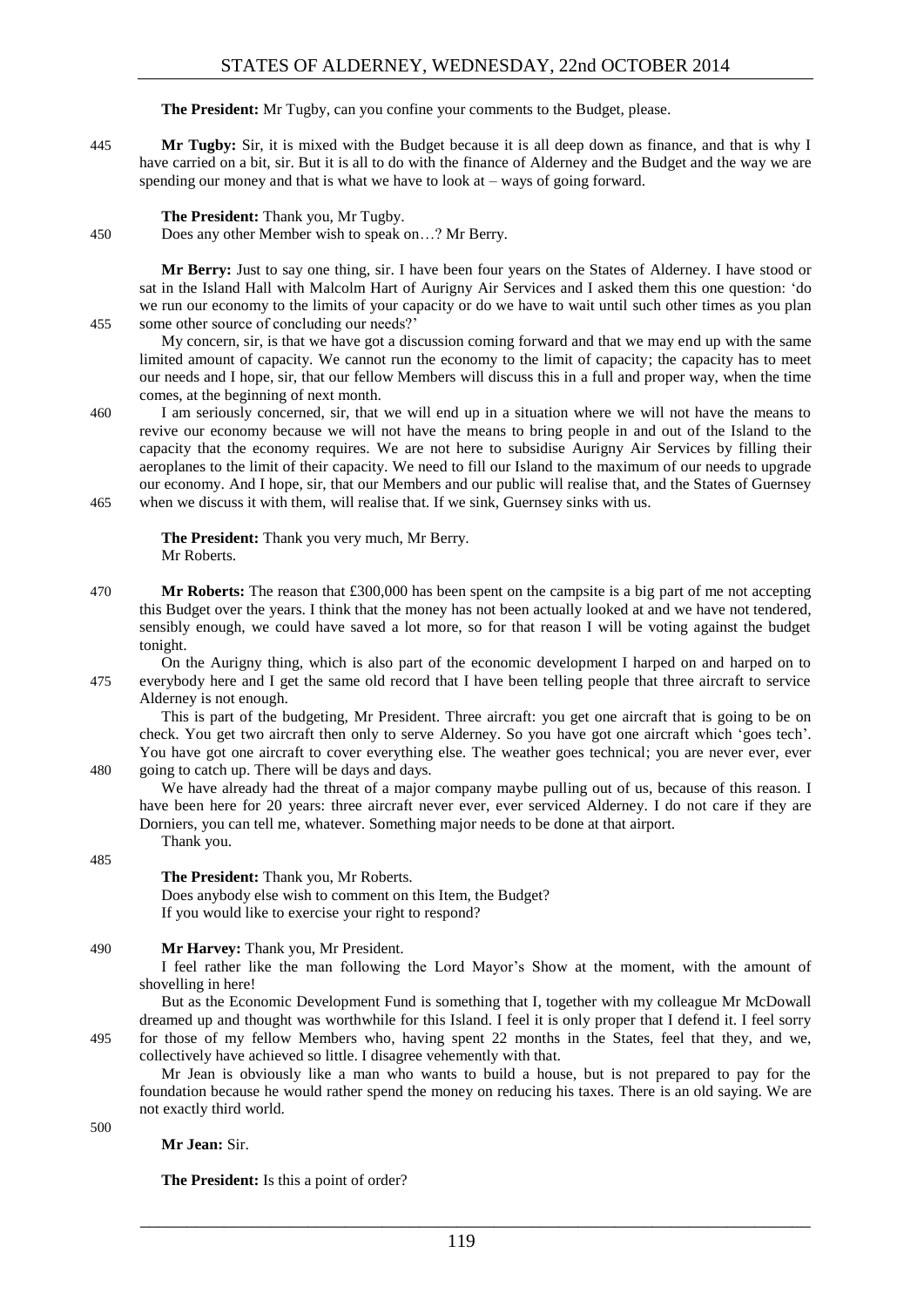#### **Mr Jean:** May I raise a point of order?

**The President:** If it is a point of order, you may raise it.

**Mr Jean:** The point of order is I would rather you not talk about me personally when I am talking in the plural for the public and on behalf of the public.

510 Thank you, Mr Harvey.

505

**The President:** That is not actually a point of order, but I will let that stand. I will let that stand, but it is not a point of order

515 **Mr Jean:** Okay. It *is* a point of order.

**The President:** Please carry on.

#### **Mr Harvey:** Thank you.

520 I think there is a probably a point of principle on which we differ and we may never ever see eye to eye. I do respect my colleague Mr Jean for his views, but I disagree with them. It is as the old saying used to be in aid, that you give a man £5 and he feeds his family for a month or you buy him £5 worth of tools and he feeds his family for ever. And that is really what this Economic Development Reserve is all about. It is about creating good jobs, whether they be manual or for office workers. It is about attracting people here,

525 something on which we have barely begun yet. So to judge us on the results is rather premature there. We have spent virtually nothing on trying to attract businesses and people here, for reasons I will not go into that largely revolve around Guernsey.

Where else do we go from there? Mr Tugby I understand, and I am sure many of us share his sense of frustration. He has had longer at it than I have, but there are many of us who are frustrated at the slow rate 530 of progress.

Ferries – we have not closed the door on any possibilities on ferries. We have looked at Scotland, of course, and they have the inestimable advantage of having EU subsidies, which totally transforms the operating characteristics there. But we have closed the door on no options. Indeed only yesterday we were talking to our colleagues in France about certain other possibilities, which I will not go into now because

- 535 the last thing we want to do is to raise false hopes, but we are looking at every option to try and improve the ferry service, as we are on aviation too and again this is a Budget report, not a report about aviation, so I will not dwell overlong on that. But we have applied every amount of pressure we are able to on Aurigny and on the States of Guernsey to resolve this issue.
- Some of the misconceptions have probably arisen from, I have to say, some misreporting of the Budget 540 in the People's Meeting, despite the efforts of the Convener and others there to clarify exactly what the Budget said. And it is not easy. There are very few people who really take to figures as Mr McDowall does. Fortunately we have him here.

But headlines, for example, stating that the States paid consultants £250,000 in 2014 may be a nice big headline but it is totally untrue – *totally* untrue. The actual figure was £107,000. What has conflated this 545 figure is the fact that we pay 'Be a Tiger' as our marketing agents, as a supplier a sum of money for items such as printing, the brochures, and advertising very much in the same way as *The Journal* would no doubt pay for its own printing, but would not call it consultancy. So the true figure for consultancy is £107,000 and not a quarter of a million, and I am sorry if it destroys the headline.

The £107,000 spent on consultants, was that good money well spent? I believe it was. We do not throw 550 money willy-nilly, and bearing in mind that was consultancy on some highly technical projects with values not in the thousands, not in the hundreds of thousands, but in the millions. If by spending some money we can get better decisions on those technical issues, then I think it is money well spent. We do not know all the answers. To coin a phrase, the beginning of wisdom is perhaps to understand the depth of your ignorance and which of us cannot hold up our hand to that one? So we do not have all the answers, and if 555 we can spend a bit of money to get the best result out of these projects then I, for one, would defend that.

Incidentally, over half the money on the headline, 'how the cash was spent', has not yet been spent.

If I can just turn briefly – I am conscious time is getting on – to the issue of tourism and Living Islands, I am aware that there are those who are not wholly supportive of tourism as a strand of our economy, but a recent independent report indicated that it was equivalent to about 14% of our economic activity.

560 A different report confirmed that the hostelry trade alone employed almost 100 people, and if you include the retail trade dependent upon tourism, that figure is probably nearer 200. Now, I do not know which 200 people we want to give redundancy notices to by saying tourism is not important but I, for one, do not want to be part of that – particularly as our Tourism Strategy and the Living Islands project have produced results this year. There have been more tourists here. It has taken a knock in the last part of the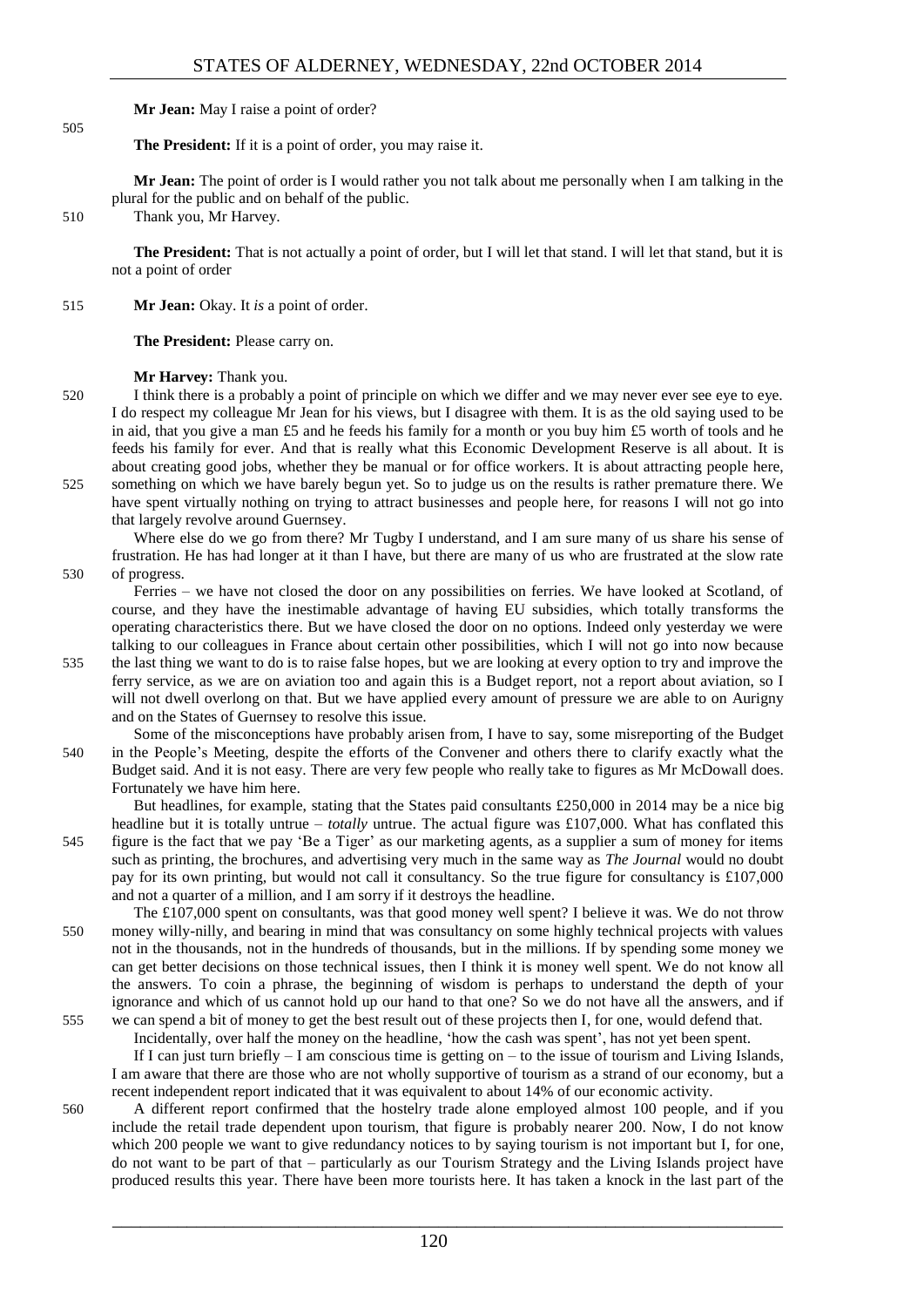565 summer because of the well-known problems over the Trislanders, but the fact of the matter is in the first half of the year our tourism was up. Whilst you can claim the sunshine did that, the same sun shone upon Guernsey, where the tourism figure were down.

So I believe our strategy there is working but there are no miracle cures. There are no instant answers. And I say, I understand again the frustration of those who think it is all taking too long. But we will 570 continue to work to try and improve things**.** Thank you, sir, and I second the motion.

**The President:** Thank you, Mr Harvey. Mr Roberts, you have already spoken, I am afraid. (**Mr Roberts:** Okay.) Mr Rowley.

575

585

**Mr Rowley:** Yes, thank you, sir.

I would just like to point out to Mr Roberts that the £300,000 for the campsite he was talking about is ancient history there. There is nothing like that in the Budget for this year –

580 **Mr Roberts:** For *this* year.

**Mr Rowley:** I do not know exactly –

**Mr Roberts:** But it is ongoing.

**The President:** Mr Roberts.

**Mr Roberts:** Point of order, sir.

590 **The President:** The point of order is?

**Mr Roberts:** The point of order is that I know that it is ongoing: every year we get another request.

**The President:** This is not a point of order, Mr Roberts. Points of order are very clearly spelled out 595 under Rules of Procedure. That is not a point of order, and I ask you to sit down, please.

**Mr Roberts:** Fine, thank you, sir.

#### **Mr Rowley:** Thank you.

600 So all I have to say is that what has been put aside for the Budget this year is something like £10,000 or £15,000. I am not completely clear on that. Maybe Mr McDowall could set you right later, but it is probably less than a tenth of what you are talking about. (**Mr Roberts:** Fine.) Maybe a hundredth or something.

**The President:** Thank you, Mr Rowley.

605

**Mr Rowley:** Thank you.

**The President:** Does any other Member wish to speak on the Budget? Mr Simonet? Mrs Paris, you do not wish to speak on the Budget? (**Mrs Paris:** No.)

610 In that case, if you would care to sum up?

#### **Mr McDowall:** Yes, thank you very much, Mr President.

Just to take some of the major issues. First of all the scope of voluntary redundancy, I entirely agree with Mr Jean on that. It was an interesting parting present. I do agree with you on that and we have done 615 our best to work within that 'corset', if I can put it like that. So I do agree with you on that.

I think two other points: yes, we are projecting a deficit for this year. I would expect it to be lower than we have actually forecast. We do that on a prudent basis. I think it will be a small deficit. Do remember that if we have a surplus, it is transferred back to Guernsey, so that is that is an incentive not to have too much of a surplus.

620 I think the other points are, yes we have started out on economic development and that is purely ringfencing some of the capital. A *maximum* of £300,000 a year over the next three years – it does not mean we spend all that. And we have the option to roll it over.

We will, of course, assess that at the end of at the end of this year or and indeed when the accounts are presented in in April. So we work within the within the confines. The revenue budget is not that disastrous 625 this year. We are projecting a small surplus, and next year we have to work within what is available. And as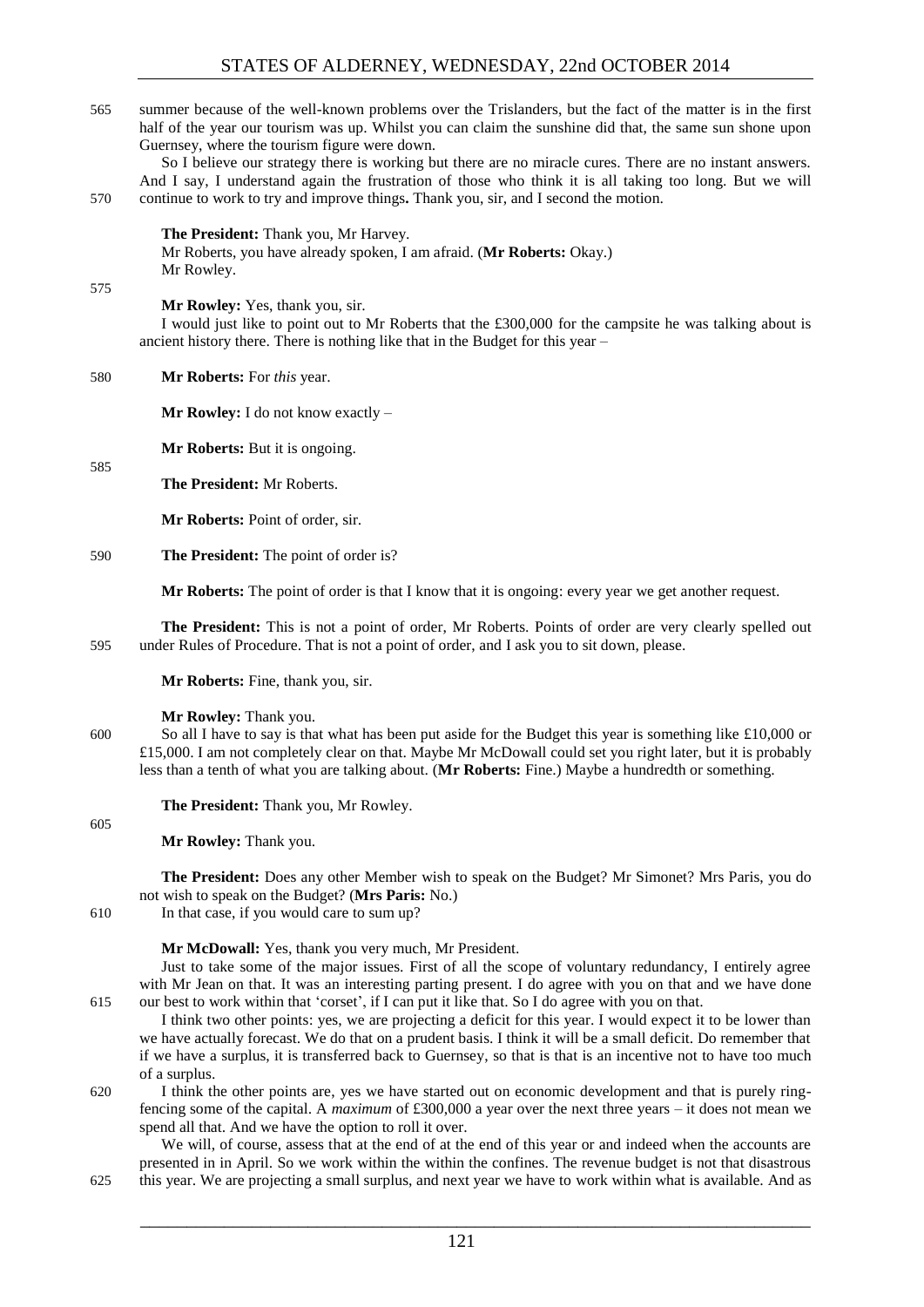I say, the absolute priority as I see it is very much here producing local revenues for the revenue budget. That is absolutely essential because, in fact, I would echo Mr Birmingham's comments on the capacity to deliver on the capital budget, and that is a concern. We have ended up over the last couple of years with unspent money because we do not have the capacity to deliver. We have got to pay much more attention to 630 that, in the sense it saves money but it does not deliver the projects.

Clearly, the projects are put before the Committees. They are reviewed. They are evaluated. I think we have got to pay much more attention to the measurement standards of what we spend on economic development. And we need to set out I think perhaps more clearly over what period we expect the benefits to accrue. I think because of the way we do the accounting, it is almost like cash in and cash out. But this is 635 actual capital expenditure and some of it may take three to five years to see benefits. But that is a discussion

for another time.

So we have the Budget and I would like to reiterate my proposal to approve the Budget. Thank you, Mr President.

#### 640 **The President:** Thank you, Mr McDowall.

Madam Greffier, if you would put that to the vote, please.

*A vote was taken and the results were as follows:*

**FOR** Mr Birmingham Mr Berry Mr Harvey Mr Simonet Mr McDowall Mr Rowley Mrs Paris

**AGAINST** Mr Tugby Mr Jean Mr Roberts

**ABSTAINED** None

**The Greffier:** That is carried, sir

645 **The President:** Thank you very much, Madam Greffier.

#### **III. Occupier's Rate 2015 – The Occupier's Rate (Level for 2015) Ordinance, 2014 approved**

<span id="page-13-0"></span>*Item III.*

*The States of Alderney is asked: to approve 'The Occupier's Rate (Level for 2015) Ordinance, 2014'.*

**The President:** Could we move on to Item III, please.

#### **The Greffier:** Yes, sir.

Item III. The Occupier's Rate 2015. The States of Alderney are asked to approve the Occupier's Rate (Level for 2015) Ordinance, 2014.

**The President:** Thank you very much, Madam Greffier. Mr McDowall as Convener.

**Mr McDowall:** Yes, thank you, Mr President, ladies and gentlemen. One remark, a contributor thanked the States for not increasing the domestic rates.

#### 650

**The President:** Thank you, Mr McDowall. Mr Simonet, I believe you wish to propose this.

**Mr Simonet:** Thank you Mr President, and whilst still recovering from the many negative remarks 655 about the Budget, some of them justified, some of them not, let us look at this –

**The President:** Mr Simonet –

**Mr Simonet:** This goes on to what I am saying, sir.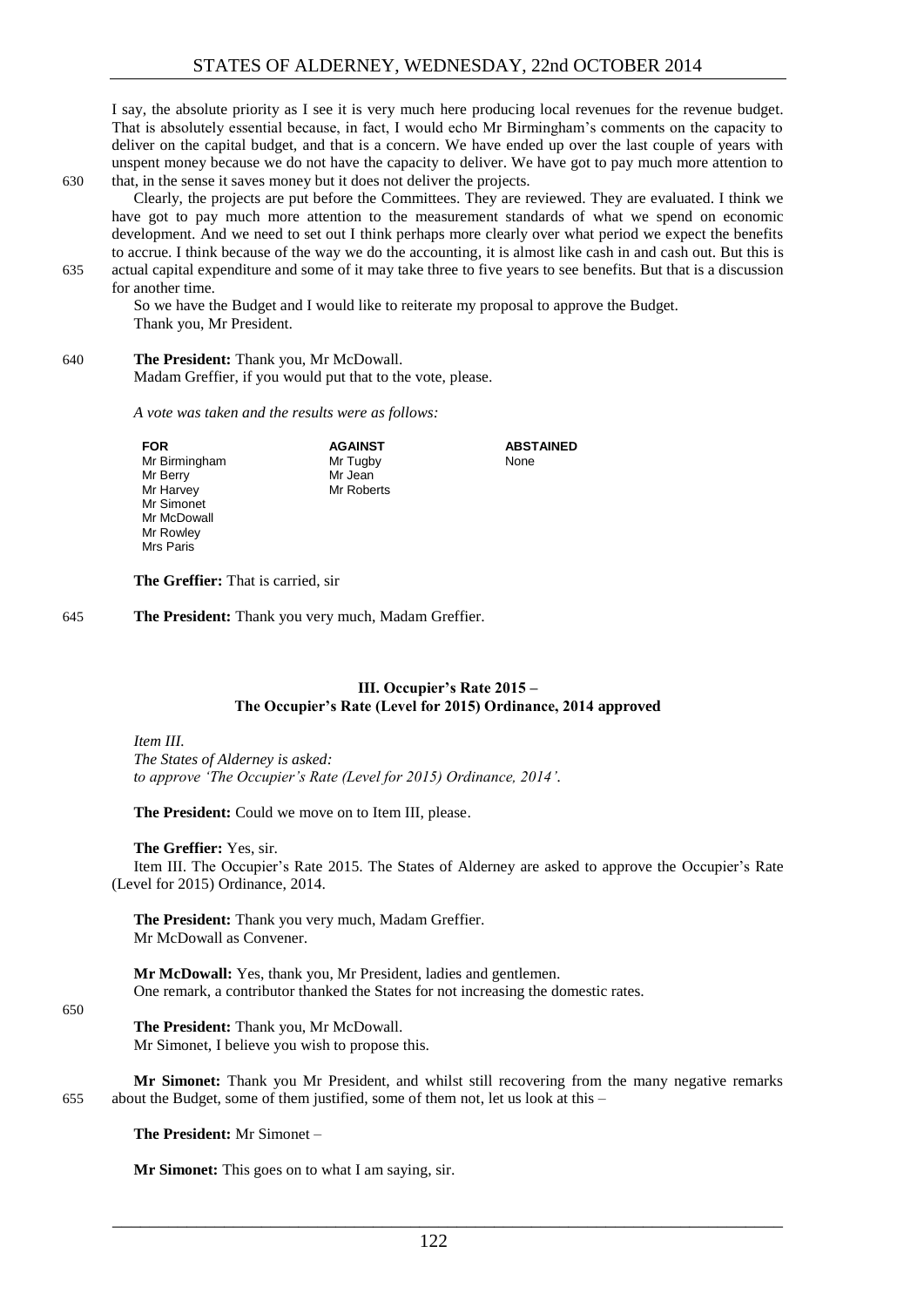|     | <b>FOR</b>                                                                                                                                                                                                                                                                                                                                                                                                                                                                                                                                            | <b>AGAINST</b>                                                                                                                                                                 | <b>ABSTAINED</b> |  |  |
|-----|-------------------------------------------------------------------------------------------------------------------------------------------------------------------------------------------------------------------------------------------------------------------------------------------------------------------------------------------------------------------------------------------------------------------------------------------------------------------------------------------------------------------------------------------------------|--------------------------------------------------------------------------------------------------------------------------------------------------------------------------------|------------------|--|--|
|     | A vote was taken and the results were as follows:                                                                                                                                                                                                                                                                                                                                                                                                                                                                                                     |                                                                                                                                                                                |                  |  |  |
| 700 | The Greffier: Sir.                                                                                                                                                                                                                                                                                                                                                                                                                                                                                                                                    |                                                                                                                                                                                |                  |  |  |
|     | The President: Thank you, Mr Simonet.<br>Madam Greffier, for the sake of record, will you put that to the vote please?                                                                                                                                                                                                                                                                                                                                                                                                                                |                                                                                                                                                                                |                  |  |  |
| 695 | Mr Simonet: Nothing further to say, sir, except that I am heartened by the response among my fellow<br>States Members.                                                                                                                                                                                                                                                                                                                                                                                                                                |                                                                                                                                                                                |                  |  |  |
| 690 | The President: Thank you, Mr Roberts.<br>Does any other Member wish to speak on this Item?<br>Mr Simonet, do you wish to sum up?                                                                                                                                                                                                                                                                                                                                                                                                                      |                                                                                                                                                                                |                  |  |  |
|     | Mr Roberts: I would just like to reiterate what Louis said, and I am sure the feeling of all of us around<br>within the States that we have been able to do this. Quite right.                                                                                                                                                                                                                                                                                                                                                                        |                                                                                                                                                                                |                  |  |  |
| 685 | The President: Thank you, Mr Jean.<br>Does any other Member wish to speak on this Item? Mr Roberts.                                                                                                                                                                                                                                                                                                                                                                                                                                                   |                                                                                                                                                                                |                  |  |  |
| 680 | very well done. Jolly good.                                                                                                                                                                                                                                                                                                                                                                                                                                                                                                                           | Mr Jean: I would wish if I may, sir, to add my congratulations. This is quite the right thing. Very good,                                                                      |                  |  |  |
|     |                                                                                                                                                                                                                                                                                                                                                                                                                                                                                                                                                       | The President: Thank you, Mr Berry.<br>Does any Member wish to speak on this Item? Mr Jean.                                                                                    |                  |  |  |
| 675 |                                                                                                                                                                                                                                                                                                                                                                                                                                                                                                                                                       | Mr Berry: Yes sir, I have great pleasure in seconding this proposal, and congratulate my colleague Mr<br>Simonet on his well-spoken proposal, and I recommend it to the House. |                  |  |  |
| 670 |                                                                                                                                                                                                                                                                                                                                                                                                                                                                                                                                                       | The President: Thank you, Mr Simonet.<br>Mr Berry, I believe you should second this.                                                                                           |                  |  |  |
|     |                                                                                                                                                                                                                                                                                                                                                                                                                                                                                                                                                       | we have, and I believe the States should be commended for it.<br>I recommend this proposal to the States.                                                                      |                  |  |  |
| 665 | I am sure that these efforts lighten the financial burden for everyone when increased costs seem to be<br>arriving with the frequency of a common cold in winter. It is acknowledged and appreciated by our<br>residents. It sends a clear and unmistakable message that we are all mindful of our responsibilities that<br>parents and young families and those on fixed incomes will experience the worst effect of these demanding<br>economic times. And I would simply add, this is not easy for the States to achieve this sort of outcome, but |                                                                                                                                                                                |                  |  |  |
| 660 | This is the third year in succession that we have been able to recommend that there should be no<br>increase in the domestic occupier's rates. You may recall that last year we also reduced the commercial<br>rates by 10%.                                                                                                                                                                                                                                                                                                                          |                                                                                                                                                                                |                  |  |  |
|     |                                                                                                                                                                                                                                                                                                                                                                                                                                                                                                                                                       |                                                                                                                                                                                |                  |  |  |

**FOR** Mr Tugby Mr Birmingham Mr Berry Mr Jean Mr Harvey Mr Simonet Mr McDowall **AGAINST** None

**The Greffier:** Thank you.

Mr Rowley Mr Roberts Mrs Paris

705 **The President:** Thank you, Madam Greffier. If you would move on to the next Item, please.

None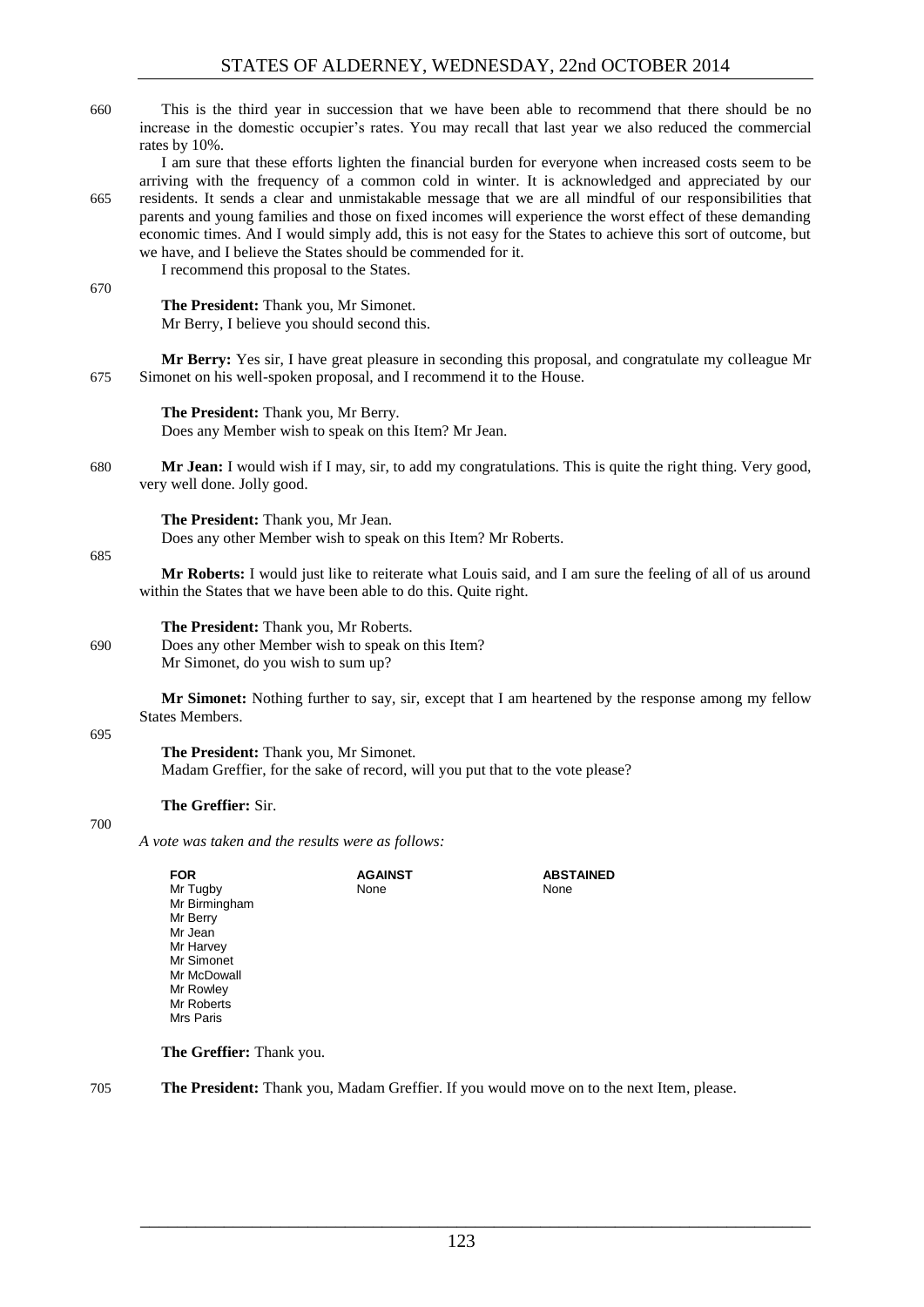#### **IV. Proposed increase in Water Rates – The States Water Supply (Rates of Charge) (Alderney) Ordinance 2014 approved**

<span id="page-15-0"></span>*Item IV.*

*The States is asked:*

710 *to approve 'The States Water Supply (Rates of Charge) (Alderney) Ordinance 2014'.*

**The Greffier:** The next Item, Item IV, proposed increase in Water Rates. The States of Alderney is asked to approve the States Water Supply (Rates of Charge) (Alderney) Ordinance 2014.

715 **The President:** Thank you. Mr McDowall, as Convener.

**Mr McDowall**: Yes, thank you, Mr President, ladies and gentlemen.

A contributor queried the percentage of the increase in the Water Rates, which was confirmed as the 720 Retail Price Index 2.1%, and further stated that it was good value given the job that the Water Board carry out and the investment in the infrastructure.

**The President:** Thank you Mr McDowall. Mr Rowley, I believe you wish to propose this.

725

**Mr Rowley:** I do, sir. Thank you.

Yes, it is just a routine increase to keep abreast of the Retail Price Index, bearing in mind we have a substantial programme of infrastructure improvement going on that still has to be paid for. We have very good quality water and plenty of it compared to how things were some time ago, so that is really all I have 730 got to say.

Thank you.

**The President:** And you propose it?

735 **Mr Rowley:** I propose it, yes.

**The President:** Thank you, Mr Rowley. Mr McDowall, I believe you second this?

740 **Mr McDowall:** Yes, indeed. Thank you very much, Mr President, ladies and gentlemen.

Yes, I have just got one other point to add. Although the Water Board is an arm's length board, all the costs are not yet fully allocated to it. The Treasurer's Department does some of the billing, the cash collection and so on. I see part of this increase as taking on the fuller costs of the administration costs to the Water Board. That may take three or four years but we've got to pull those costs out from the Treasurer's 745 Department and put them fully into the Water Board.

Thank you very much.

**The President:** Thank you very much Mr McDowall. Is there any other Member wishing to comment on the proposed increase to the Water Rates?

750

**Mr Jean:** If I may?

**The President:** Mr Jean.

- 755 **Mr Jean:** I take the slightly different view for this, particularly over the Treasury Department transferring its incumbent burden on to the Water Board anyway. Proposed increase in Water Rates: now I do not agree with this because I am pleased with the section on the Water Board and what has been achieved. But this is my reason: there is a predicted surplus for 2015, savings being made on electricity, the telemetric system, and reorganisation of labour and overtime.
- 760 This is putting into practice what we have just done with the Rates. What I am trying to say to you is this: we should at least wait to see how much this delivers.

I am also aware and concerned about the fact that the capital allocations made to the Water Board are all from Gambling Control money. I look upon this money as money for the public and we fund it. We fund those capital allocations from the Gambling Control. But the way it is presented, it looks to some people to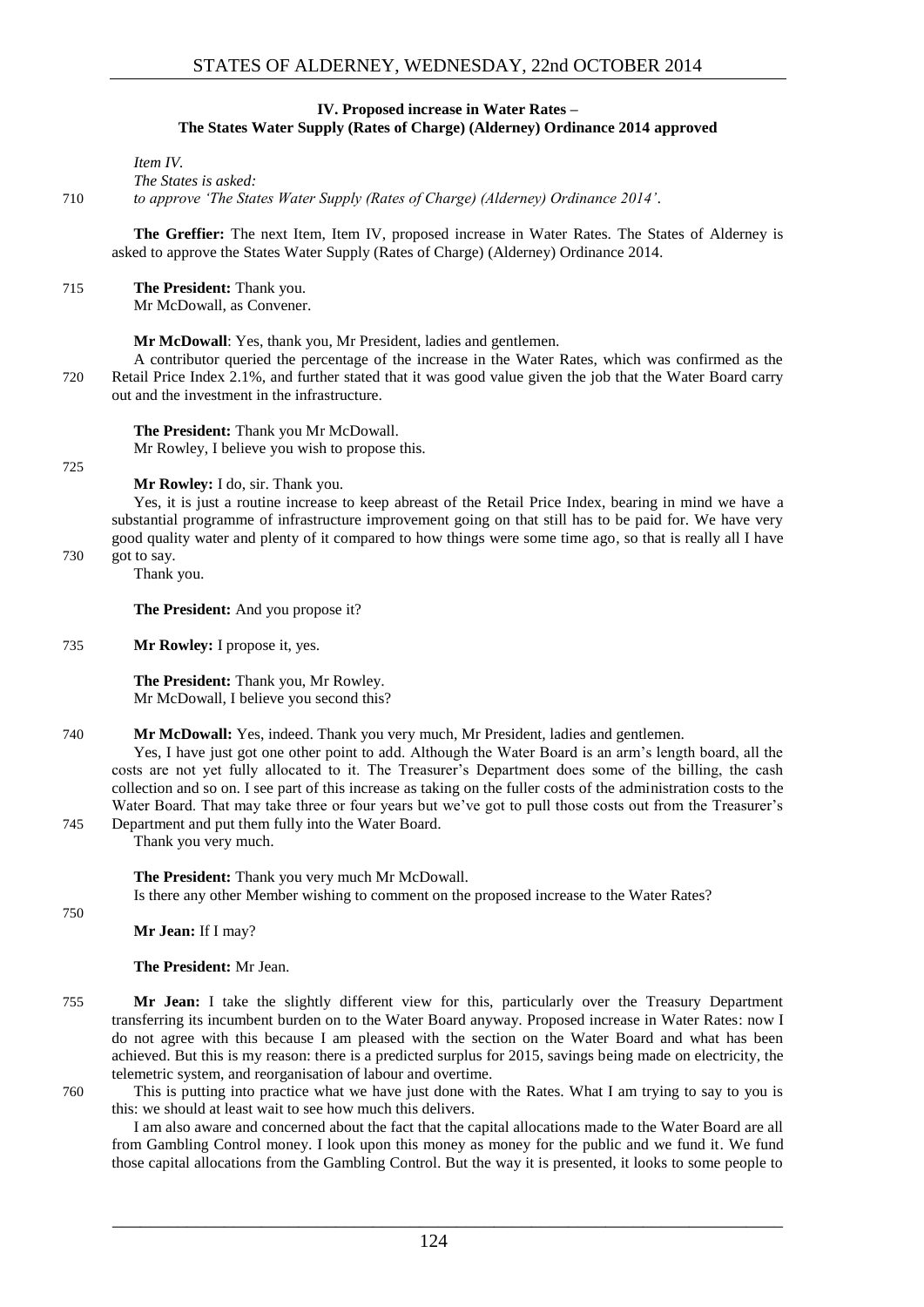765 all intents and purposes as if it is coming from the Revenue Account and we are looking for the Water Board to pay back.

I believe we should try to hold the Rates down and hold these costs down wherever we can at the moment until we can see the true picture, particularly whilst the economy is so fragile at the moment. This I believe is the right approach. Do not add to the burden of those who remain. People are leaving here. I want 770 to do everything I can – it may seem very little, it may not seem a lot – but we casually say, 'Well, it is

RPI.' I do not know if I agree. Thank you for the time, sir.

**The President:** Thank you, Mr Jean.

#### 775 Mrs Paris.

**Mrs Paris:** As the newest States' Member, I think the whole Water Board situation actually reflects, as an example, Budget issues quite largely. We have spent a great deal of money improving the standard of our water here, and I think everybody is very grateful for that, but I was reading an article in one of the very 780 old Alderney magazines, quoting Mr Simonet in 1991, when he was first elected –

#### **Mr Simonet:** Thank you! *(Laughter)*

**Mrs Paris**: – to the States, saying that one of the things that he felt needed attention was the standard of 785 the water here and that money must be invested to improve it. Now I can imagine over the years that there were probably some quite feisty moments in the States as one tried to get this investment into place. But it *is* in place and I think we should be very proud of it. I think a lot of what is happening now within the Budget, maybe with the benefit of hindsight, when we look back on it, we will be very pleased with some of the forethought and effort that has been put in. Some things undoubtedly will have turned out to be 790 disasters because it is very easy with hindsight to recognise which are going to be which.

But having said that, we now have excellent water and the increase really is to keep pace with having excellent water and to make sure it does not slip back. It is all about maintenance and there is no point in spending a huge sum of money on something like this and then not looking after it and I think it is a very... I recognise it is an increase but it is as small as we could really make it and so far as it is the Retail Price

#### 795 Index, it is actually simply to keep pace.

It does not increase the revenue, simply stops the revenue from falling away a bit. I think we need to look at that and say 'Well, that was a success and it cost a lot of money'. Maybe there are a lot of other things in the Budget that it is too early to decide whether they are going to be a success or not, but we cannot stop doing things just because we do not know.

800

**The President:** Thank you Mrs Paris. Mr Roberts.

**Mr Roberts:** I voted against this. This came up firstly at my committee and I was alone in voting 805 against it. I do not believe in this time…

The Water Board is actually making a small profit. Now, if the Water Board was making a loss I could understand, yes, we need to do this to redress the problem. At the moment the Water Board is showing a small... all the rabbits have not come out of the hat, I will admit, at this time, but the Water Board is showing a small profit. Families and young children out there are suffering. We do not want to lose people 810 in the Island and it is my view that a rise at this time would be wrong.

#### **The President:** Thank you, Mr Roberts.

Is there any other…? Mr Simonet.

#### 815 **Mr Simonet:** Thank you, Mr President.

Mr President, the Water Board is subsidised with capital investment. Over the past five years the investment in the infrastructure has exceeded  $\pounds 2$  million. This has been funded by way of grants and the State Capital Reserve. A further £250,000 has been budgeted for 2015 and more will be needed over the next few years.

820 But the operating costs, which are totally different, have to be funded by the rate-payers. In 2006 the operating costs were showing a deficit of £105,000. Why this deficit was allowed to accumulate is not a matter that I propose to examine tonight. However, the then States had to vote 10% increases in the Water Rate year on year until that deficit was cleared. These high rate increases were not helpful to the ratepayer, nor do they reflect well on the then States' Members. We should all be minded not to repeat the same

825 mistakes.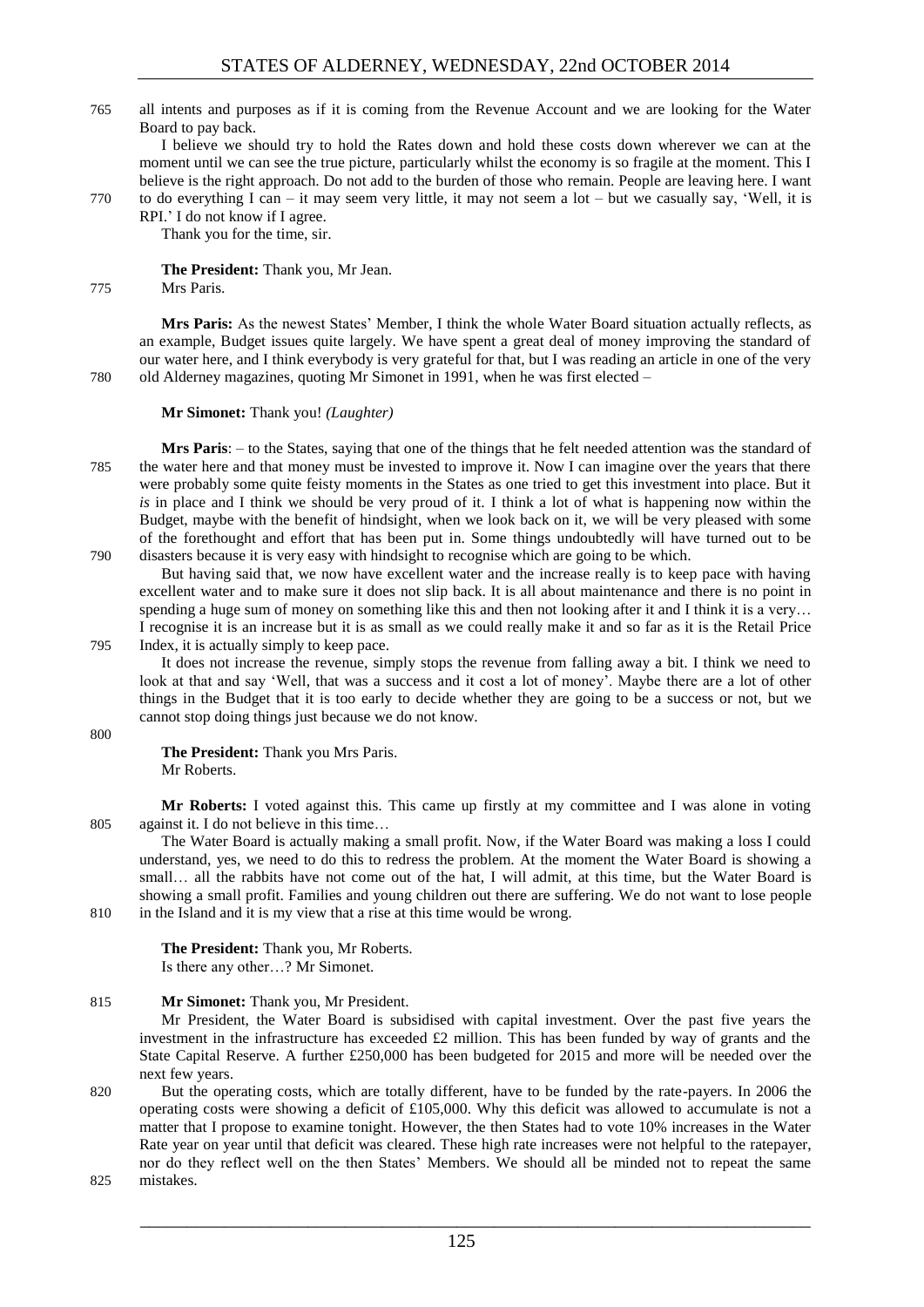Over the past 12 months, measures have been taken to reduce the costs and improve the operating efficiency of the Water Board. This has resulted in the General Services Committee being able to request a small increase in the rates of 2.1% to keep up to date with the operating costs. This proposal demonstrates fiscal prudence and good management by the General Services Committee and I hope they will receive the 830 full support of all the States' Members.

**The President:** Thank you, Mr Simonet. Does any other Member wish to speak on this Item?

#### 835 **Mr Birmingham:** Thank you, Mr President, fellow Members.

Firstly I would like to congratulate the Water Board staff and management on their hard work that they have put in over the last year and their continued efforts to improve the Island's water supply. The dramatic improvements in the supply system, from where we were eight years ago to where we are now, are a credit to their work and the investment that has been undertaken.

840 But we must remember this has taken in excess of £2 million of capital investment by the States to get where we are today. That level of investment was required because of chronic States' strategic mismanagement of the Island's water supplier over many years. One of the fundamental problems was that the levels of the Water Rates were set too low for too long, never allowing adequate funds to be available to allow the Water Board to reinvest back into the system. In order to rectify that situation, as Mr Simonet has 845 already alluded, a number of previous States had undertaken a policy of above-inflation rises to the Water Rates to ensure that the Water Board accounts moved from deficit to surplus.

In 2013 the Water Board accounts showed a small surplus for the first time and over the past year changes to working practices and the introduction of modern equipment have continued to improve operational efficiency. The Revised 2014 Budget shows a projected surplus in the region of £23,000 and 850 this is despite only a rise in line with inflation. The question now should be does the current level of surplus generated provide adequate provision for future operational and maintenance infrastructure and investment by the Water Board? And the simple answer to that question is no, it does not.

The Water Board accounts still hide unallocated costs while at the same time the Water Board itself does not generate sufficient income to fund day-to-day infrastructure improvements that should be classed 855 as operation and maintenance rather than capital investment. The majority of this work is still being funded by the transfer of grant from the States' Capital Account.

In reality this means we are robbing Pete's Capital Account to fund Paul's States' water operation and maintenance programme when what is required is more revenue from Water Board income by the way of Water Rates to fund the work. My view is the level of Water Rates is still too low and the surpluses 860 generated by the Water Board are inadequate for an effective funding programme in the future. If that balance is not altered, all that will happen is that the Capital Account will end up becoming a prop to the Water Board finances forever and a day.

Now having said that, the operational changes that I previously mentioned may mean that the surplus for 2014 may be higher than projected and therefore it is reasonable to see what effect those changes have 865 had to the bottom line in 2014 before taking further action. In these circumstances therefore I am happy to support this year's Water Rates increase being kept to the rate of inflation.

But the projected Budget for 2015 shows the surplus decreasing and not increasing. This is the wrong direction of travel. I believe it is essential that a clear policy is formed by the States to identify the longer term level of surplus required by the Water Board to eliminate both hidden administration costs and also to

870 generate sufficient monies to allow the Water Board to at least fund the majority of the future operation and maintenance from its own revenues.

Unfortunately this would mean a series of above-inflation Water Rate increases but these can be implemented over a suitable timescale. That policy could then be made clear to the public with the reasons behind it so they could sign up to the plan and this would also then assist future States in avoiding the urge 875 for populist tinkering.

If we do not do this, we risk falling back into the bad habits of the past, having to again fund the Water Board out of the Capital Account, taking money away from other essential States' infrastructure projects. I urge the Finance Committee of the future States to take these matters into consideration during the 2016 Budget process.

880

**The President:** Thank you, Mr Birmingham. Does any other Member wish to speak on this? No? In that case, Mr Rowley, would you care to sum up?

885 **Mr Rowley:** Yes, I haven't anything further to add, sir, except to thank Mr Birmingham and Mr Simonet very much for their comments. I think we are proposing to put it up by as little as we can possibly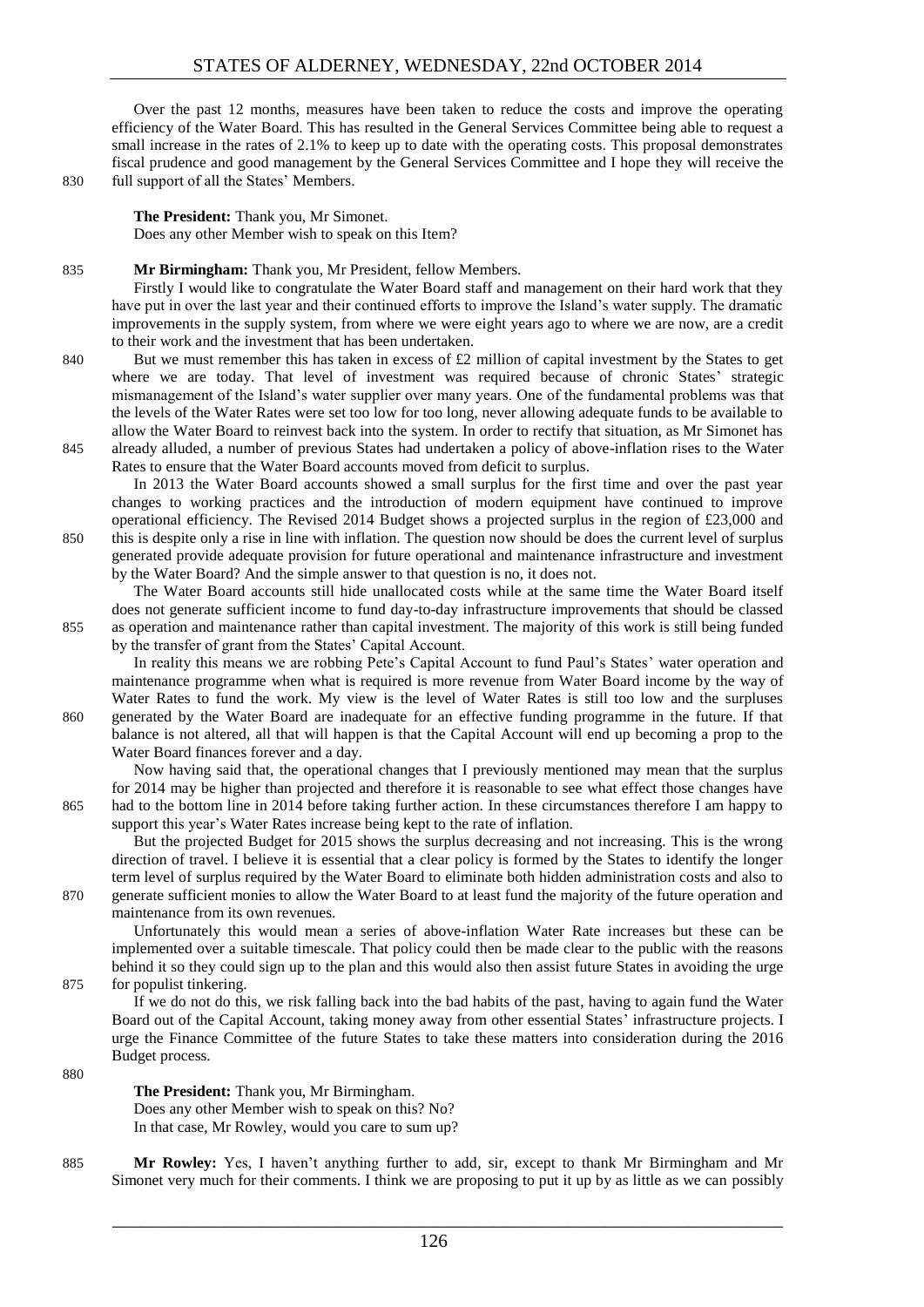hope to get away with. I hope Mr Birmingham's remarks have had some impact on Mr Roberts and his tabloid moment.

> **ABSTAINED** None

Thank you very much.

890

**The President:** Thank you, Mr Rowley Madam Greffier, would you put that to the vote please?

> **AGAINST** Mr Roberts Mr Jean

*A vote was taken and the results were as follows:*

**FOR** Mrs Paris Mr Rowley Mr McDowall Mr Simonet Mr Harvey Mr Berry Mr Birmingham Mr Tugby

895

**The Greffier:** Carried, sir.

<span id="page-18-0"></span>**The President:** Thank you very much indeed.

#### **V. Elections 2014 – Setting dates for Ordinary and Plebiscite Elections – Proposition carried**

*Item V.*

*The States of Alderney is asked:*

*to approve that the date for the Ordinary Election be Saturday 22nd November 2014 and that in accordance with the procedure approved on 20th October 2010, the Plebiscite Election be held on Saturday, 6th December 2014.*

**The President:** Could we move on to Item V, please, Madam Greffier?

900

910

**The Greffier:** Sir, Item V, the Elections 2014. The States is asked to approve that the date for the Ordinary Election be Saturday 22nd November 2014 and that in accordance with the procedure approved on 20th October 2010, the Plebiscite Election be held on Saturday, 6th December 2014.

905 **The President:** Thank you very much, Madam Greffier. Mr McDowall as Convener.

> **Mr McDowall:** Yes, Mr President. There were no comments on this Item.

**The President:** Thank you, Mr McDowall. Mr Simonet, I believe you wish to propose this.

**Mr Simonet:** Yes, I am just pleased to propose this Item. It is as written, sir, and I am sure we are all 915 getting very excited in anticipation of an election. *(Laughter)* 

**The President:** Thank you, Mr Simonet. Mr Roberts, I believe you wish to second this.

920 **Mr Roberts:** Yes, I find it a great honour to be able to second this Item. Thank you.

**The President:** Thank you, Mr Roberts. Does any other Member wish to speak on Item V, the 2014 Elections? 925 Mr Simonet, do you wish to exercise your right to sum up?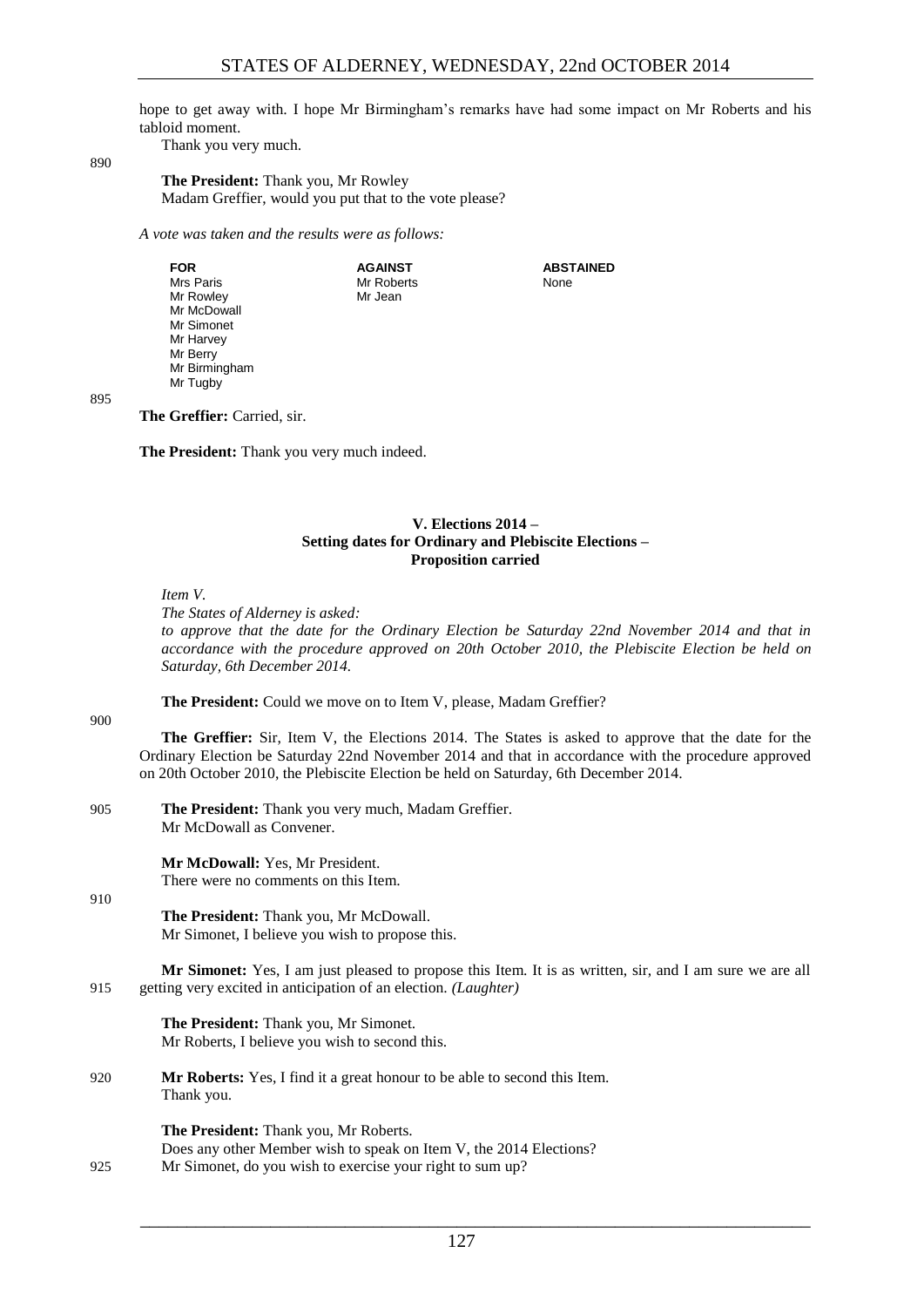#### **Mr Simonet:** No, no further comments, sir.

**The President:** Thank you very much indeed. 930 Madam Greffier, take that as passed, please.

#### **The Greffier:** Sir.

#### **VI. Alderney Commission for Renewable Energy – Appointment of Commissioner – Captain Robert Barton appointed**

<span id="page-19-0"></span>*Item VI.*

*The States of Alderney is asked:*

*to approve, on the recommendation of the Policy and Finance Committee and in accordance with section 6 of the Renewable Energy (Alderney) Law, 2007, the appointment for a further period of two years of Captain Robert Barton as a Member of the Alderney Commission for Renewable Energy.*

**The President:** We will move on to Item VI.

935 **The Greffier:** Item VI, sir, is the Alderney Commission for Renewable Energy. It is an appointment of a Commissioner. The States of Alderney is asked to approve, on the recommendation of the Policy and Finance Committee and in accordance with section 6 of the Renewable Energy (Alderney) Law, 2007, the appointment for a further period of two years of Captain Robert Barton as a Member of the Alderney Commission for Renewable Energy.

#### 940

**The President:** Thank you very much, Madam Greffier. Mr McDowall as Convener.

**Mr McDowall:** Yes, thank you, Mr President, ladies and gentlemen.

945 There was one comment. A contributor queried who Captain Robert Barton was. I advised that Captain Barton was the previous Guernsey Harbour Master and had been a Commissioner at ACRE for a number of years.

**The President:** Thank you very much, Mr McDowall. 950 Mr Harvey, I believe you wish to propose this.

**Mr Harvey:** Thank you, sir, I do indeed.

Captain Barton was first appointed a Commissioner for the Commission for Renewable Energy, or ACRE as we know it, in March 2010. His contract has subsequently been extended, the last time for a 955 period of six months. The short period, I seem to recall, was maybe because there was a new Chairman coming in, and there may have been some changes.

I am pleased to say, and I quote:

'The Chairman has stated that the renewal of Captain Barton's contract as Commissioner would be supported by the Commission, as he is an invaluable member of the team and has made significant contributions to the overall development of the Commission and its work.'

I think this is a very straightforward matter hopefully, and I would recommend to the States that they 960 agree this appointment.

Thank you.

**The President:** Thank you, Mr Harvey. Mr Simonet, I believe you wish to second this.

965

**Mr Simonet:** I do, sir, and I just fully support this recommendation.

**The President:** Thank you, Mr Simonet. Does any Member wish to comment on Item VI? 970 Mr Harvey, so you wish to exercise your right?